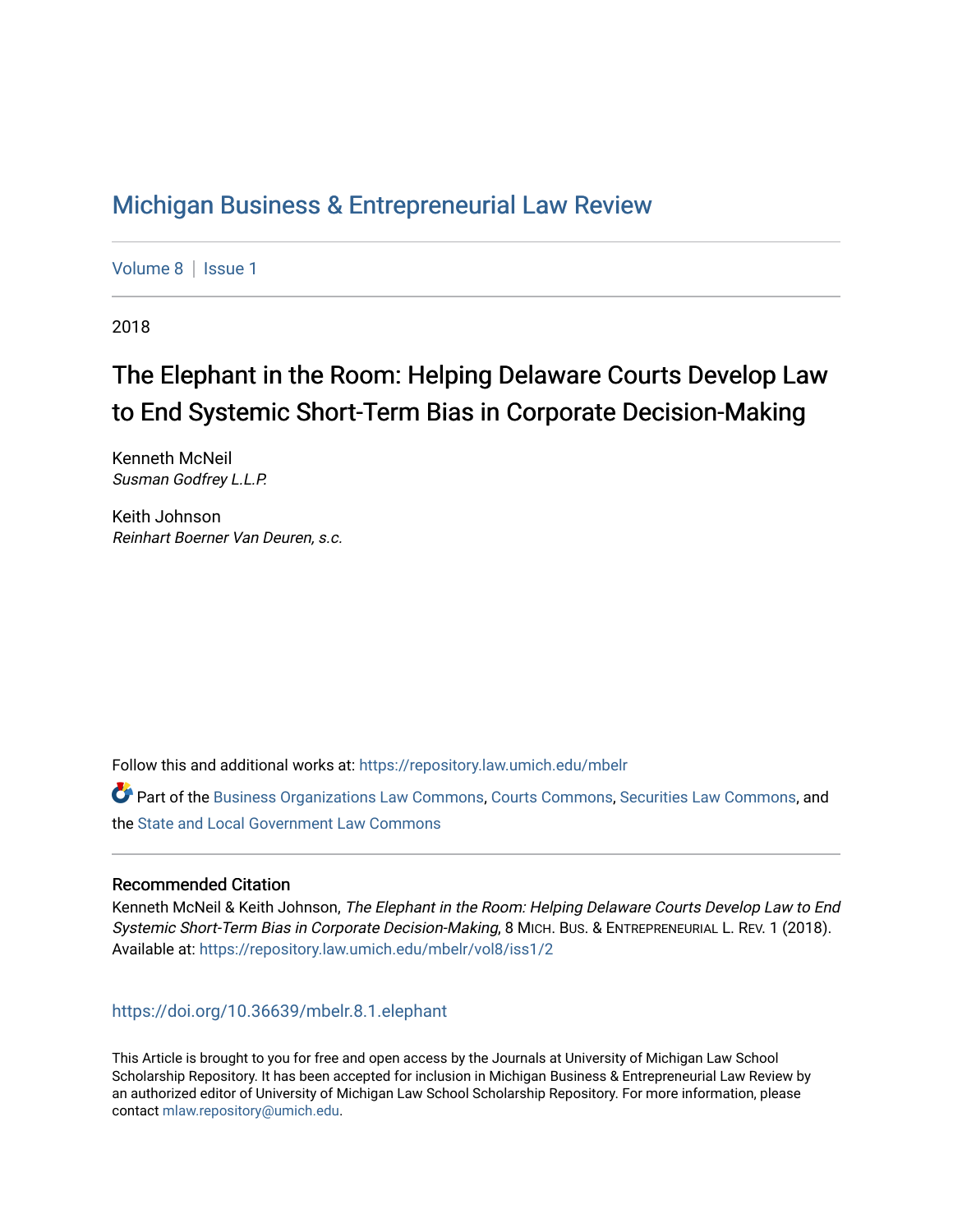### **THE ELEPHANT IN THE ROOM: HELPING DELAWARE COURTS DEVELOP LAW TO END SYSTEMIC SHORT-TERM BIAS IN CORPORATE DECISION-MAKING**

*Kenneth McNeil, Susman Godfrey L.L.P.\* Keith Johnson, Reinhart Boerner Van Deuren s.c.\*\*,1*

*Short-termism in corporate decision-making is as problematic for long-term investors as relying on a three-mile radar on a supertanker. It is totally inadequate for handling the long-term risks and opportunities faced by the modern corporation. Yet recent empirical research shows that up to 85% of the S&P 1500 have no long-term planning. This is costing pension funds and other long-term investors dearly. For instance, the small minority of companies that do long-term planning and risk management had a long-term profitability that was 81% higher than their peers during the 2001–2014 period—with less stock volatility that costs investors dearly as well. This* 

Kenneth McNeil has been a partner at the national boutique litigation firm Susman Godfrey, LLP, for 31 years. He has been involved in large-scale litigation both representing pension funds in securities and other litigation, as well as litigation protecting shareholder rights in Delaware and other courts. He holds a J.D. from the University of Wisconsin Law School where he was Articles Editor of the Wisconsin Law Review, and served as a judicial clerk for the Honorable Sam Johnson on the United States Court of Appeals for the Fifth Circuit. He has been Chair of the Antitrust and Business Litigation Section of the State Bar of Texas, and has served on the 12-member board of the Civil Justice Institute of the American Bar Association Litigation Section. He is on the board of directors of the Lawyers Committee on Civil Rights Under Law. In 1999–2001, he was president of the board of directors of the national alumni association for all graduates of the University of Wisconsin Law School. He is also a former Assistant Professor of sociology at the University of Wisconsin-Madison, specializing in legal regulation of complex organizational behavior. In that position, he was Principal Investigator of a National Science Foundation Law and Social Sciences Division study on warranty protection in the auto industry, which focused on the consequences of short-term accounting bias in undermining that industry in the late 1970s and early 1980s. He has also published in a series of academic journals, including THE AMERICAN SOCIOLOGICAL REVIEW*,* THE ADMINISTRATIVE SCIENCE QUARTERLY*,* and THE LAW & SOCIETY REVIEW*.*

Keith L. Johnson chairs the Institutional Investor Services Group at Reinhart Boerner Van Deuren, s.c. He previously served as Chief Legal Counsel at the State of Wisconsin Investment Board (one of the largest pension funds in the United States), Program Director of the University of Wisconsin Law School's International Corporate Governance Initiative and President of the National Association of Public Pension Attorneys. He holds a J.D. from the University of Wisconsin Law School.

1. The authors wish to thank Mark Van Clieaf, Head of Organization Capital Partners, a leading international consultant to top corporations on strategic planning and succession of leadership, for his assistance and feedback on framing the arguments in this article. We also wish to thank Adam Kuhn, a Senior Research Fellow at The McCarthy Institute for assistance on legal research and editing. The views and opinions expressed in this article are solely those of the authors and should not be attributed to their respective law firms nor law firm clients, nor any entity with which they are associated.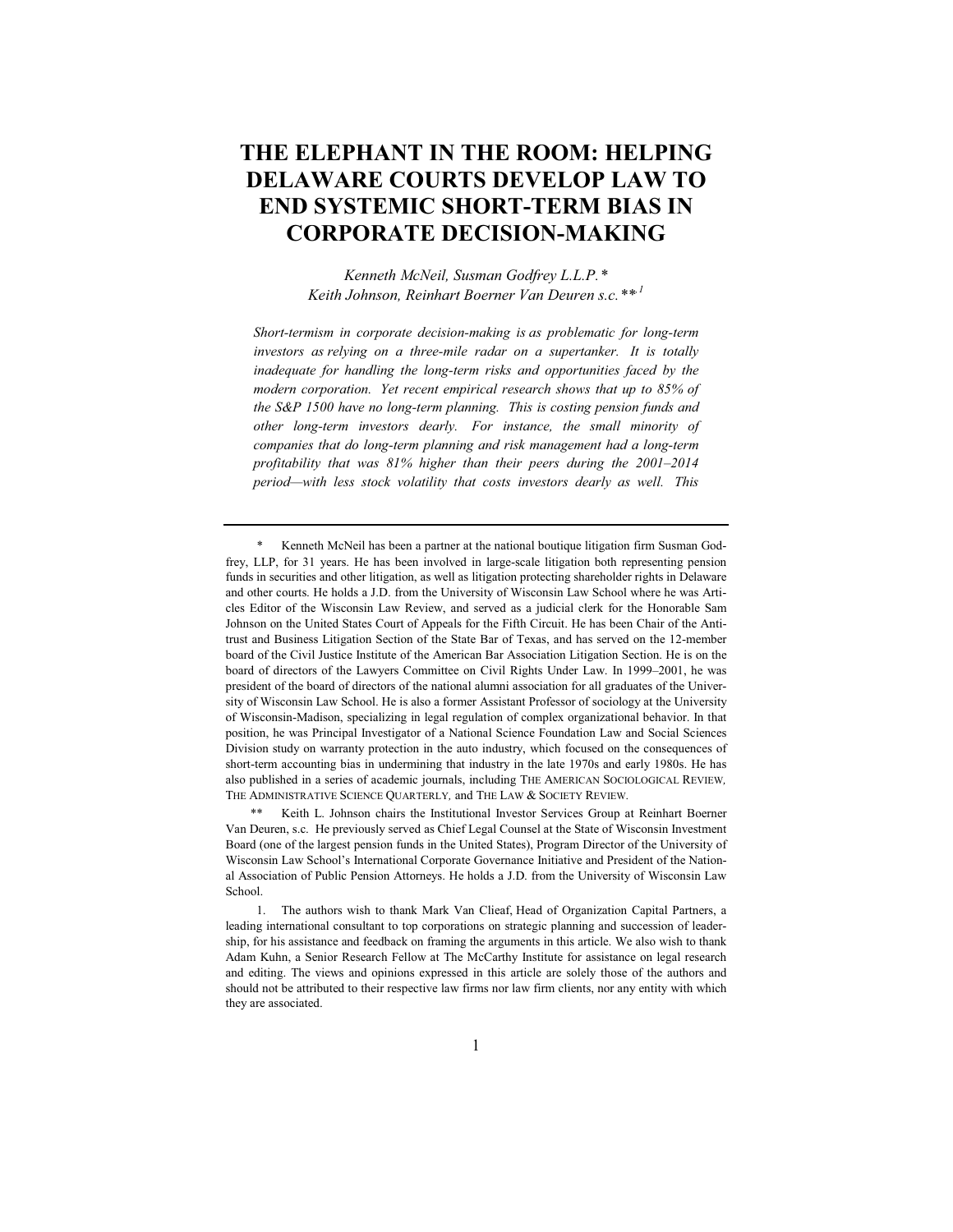*corporate short-termism mindset is even more troubling given that at least half of the value of the companies in the S&P 1500 is generated by expectations for realization of future value. Long-term investors therefore face a long-term expectations pipeline of hoped-for returns without a plan by corporations to*  back it up. The tragic result: this short-termism mindset appears to have a *substantial depressing impact on long-term market returns while increasing long-term risk exposure. Both have contributed to the significantly underfunded status of many pension funds today.*

*Delaware courts, the primary referees of corporate director fiduciary duties in the United States, are so frustrated with the persistent effects of short-term pressures—including corporate fraud and compliance breaches—that they are actively encouraging investors to bring the right cases to help change the rules. This Article examines the effects of short-termism and the Delaware judiciary's responses to it. It then shows how existing Delaware law could be extended to address the underlying causes of corporate short-term bias, rather than merely imposing punishment on the symptoms.*

|  |                                                                       | 3  |
|--|-----------------------------------------------------------------------|----|
|  | I. THE IMBALANCE BETWEEN LONG-TERM INVESTOR GOALS                     |    |
|  | AND SHORT-TERMISM IN CORPORATE DECISION-MAKING                        | 6  |
|  | II. THE EVOLUTION OF DELAWARE BREACH OF FIDUCIARY LAW AND             |    |
|  | THE BUSINESS JUDGMENT RULE IN RESPONSE TO FRUSTRATION                 |    |
|  |                                                                       | 7  |
|  | The Delaware Courts' Frustration with Short-Termism and<br>A.         |    |
|  | Its Request for Help from Long-Term Investors                         | 7  |
|  | Delaware Courts' Strong Backing of Long-Term Value<br>В.              |    |
|  |                                                                       | 8  |
|  | Delaware's Business Judgment Rule as an Offsetting<br>C.              |    |
|  | Obstacle to Director Liability for Short-term Bias in                 |    |
|  |                                                                       | 10 |
|  | <b>Options for Expanding Directors' Fiduciary Liability for</b><br>D. |    |
|  | Failing to Undertake Long-Term Strategy Planning and                  |    |
|  |                                                                       | 13 |
|  | Directors' Duty to Monitor: The Line of Cases from<br>1.              |    |
|  |                                                                       | 14 |
|  | <b>III. WHY EXTENSION OF THE DUTY OF LOYALTY TO INSISTENCE ON</b>     |    |
|  | LONG-TERM ANALYSIS SHOULD NOT BE A                                    |    |
|  |                                                                       | 19 |
|  | IV. THE MAJOR CONSEQUENCES OF FAILING TO FILL THIS                    |    |
|  |                                                                       | 23 |
|  | V. SUPPLEMENTING LONG-TERM INVESTORS' TRADITIONAL REFORM              |    |
|  | <b>STRATEGIES USING THE DELAWARE BOOKS AND</b>                        |    |
|  |                                                                       | 24 |
|  |                                                                       | 26 |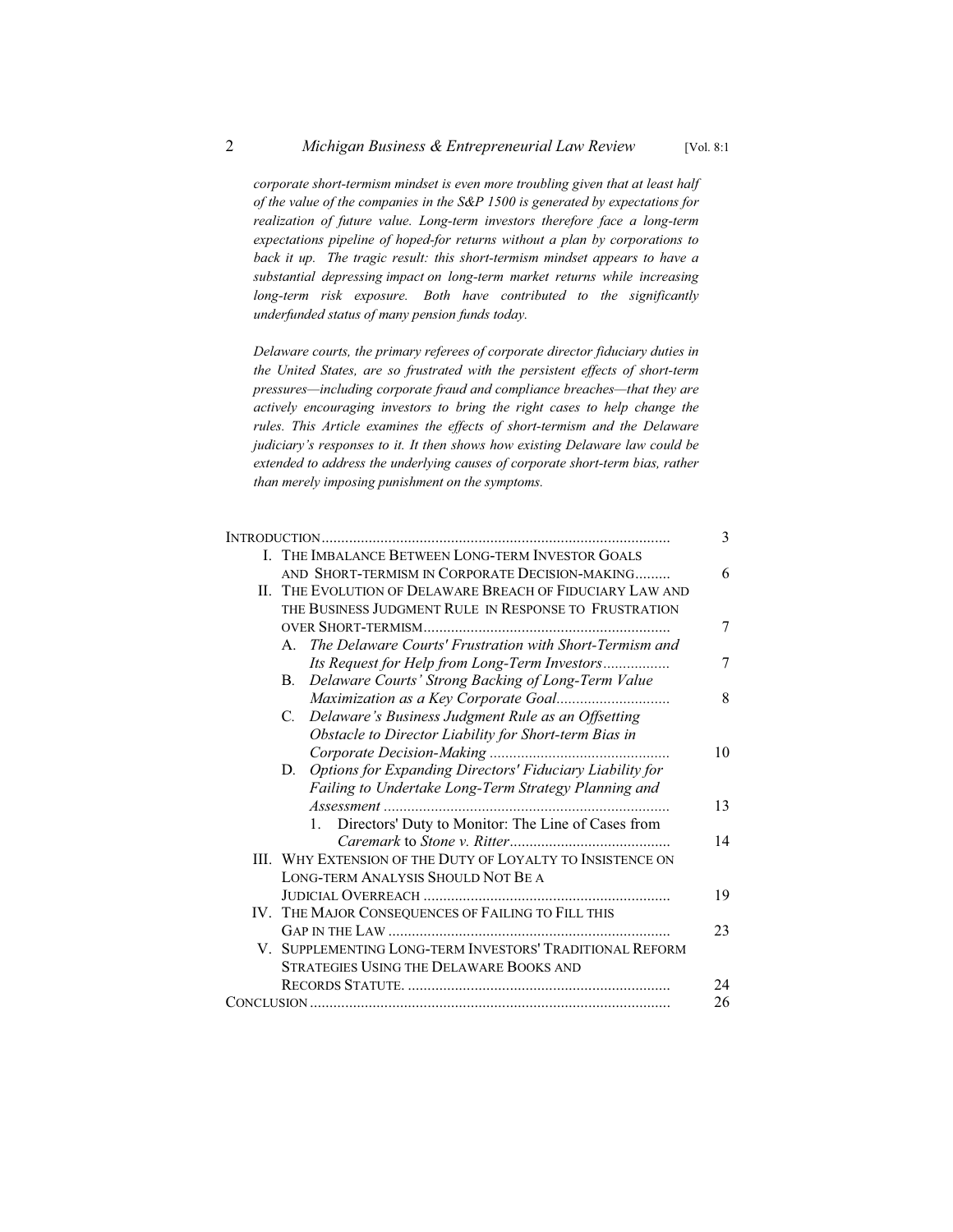#### INTRODUCTION

Pension funds and other investors with long-term liabilities are at a watershed moment—facing both a life-threatening crisis and an unexpected opportunity to resolve their predicament through use of the Delaware courts.<sup>2</sup> Pervasive short-termism in corporate decision-making is the underlying elephant-inthe-room crisis.

Recent empirical research shows short-termism is a recipe for disaster for pension funds and other long-term institutional investors. Over half of the market value of the S&P 1500 is now future value.<sup>3</sup> Corporations with *long-term* planning have generated *81% more long-term profits* from 2001–2014 than other corporations without such planning—and with far less volatility.<sup>4</sup> Yet 85% of the S&P 1500 have no long-term strategic business plan longer than three to five years.<sup>5</sup> To the contrary, most directors myopically focus on quarterly returns—with all the accompanying risk and corner-cutting.<sup>6</sup> The amount of money lost by long-term investors is enormous, despite it being largely invisible to investors who exclusively use market-relative performance benchmarks. Corporate governance reform efforts by pension funds and other shareholders have

<sup>2.</sup> *See, e.g.*, Knowledge@Wharton, *Underfunded Pensions: Tackling an 'Invisible Crisis,'* WHARTON (Jan. 26, 2015), http://knowledge.wharton.upenn.edu/article/underfunded-pensionstackling-an-invisible-crisis/ (noting that "Chicago's unfunded liabilities are 10 times its revenues."); *see also* David Crane, *California's \$500-billion pension time bomb,* L.A. TIMES (Apr. 6, 2010), http://articles.latimes.com/2010/apr/06/opinion/la-oe-crane6-2010apr06 ("The state of California's real unfunded pension debt clocks in at more than \$500 billion, nearly eight times greater than officially reported."); Darren Behar, *Fears of Pensions Timebomb*, DAILY MAIL, http:// www.dailymail.co.uk/news/article-85707/Fears-pensions-timebomb.html (last visited Nov. 29, 2018).

<sup>3.</sup> Dominic Barton, James Manyika, & Sarah Keohane Williamson, *Finally, Evidence That Managing for the Long Term Pays Off*, HARV. BUS. REV. (February 9, 2017), https://hbr.org/2017/ 02/finally-proof-that-managing-for-the-long-term-pays-off ("New research . . . found that companies that operate with a true long-term mindset have consistently outperformed their industry peers since 2001 across almost every financial measure that matters.").

<sup>4.</sup> *Id.* ("From 2001 to 2014 those managing for the long term cumulatively increased their economic profit by 63% more than the other companies. By 2014 their annual economic profit was 81% larger than their peers, a tribute to superior capital allocation that led to fundamental value creation.").

<sup>5.</sup> *See* MARK VAN CLIEAF, STEPHAN O'BYRNE & KAREL LEEFLANG, THE ALIGNMENT GAP BETWEEN CREATING VALUE, PERFORMANCE MEASUREMENT, AND LONG-TERM INCENTIVE DESIGN (2014), https://irrcinstitute.org/wp-content/uploads/2015/09/alignment-gap-study1.pdf.

<sup>6.</sup> Alex Edmans, Vivian Fang & Allen Huang, *The Long-Term Consequences of Short-Term Incentives* 2 (Oct. 4, 2017) (unpublished working paper), https://irrcinstitute.org/wp-content/ uploads/2017/12/13-Huang-Edmans-Fang-The-Long-Term-Consequences-of-Short-Term-Incentives.pdf ("The concern with short-term incentives is that they lead to the CEO taking myopic

actions that boost the short-term stock price at the expense of long-run value."); *see also* DOMINIC BARTON, JONATHAN BAILEY & JOSHUA ZOFFER, RISING TO THE CHALLENGE OF SHORT-TERMISM (2015), https://www.fcltglobal.org/docs/default-source/default-document-library/fclt-global-risingto-the-challenge.pdf.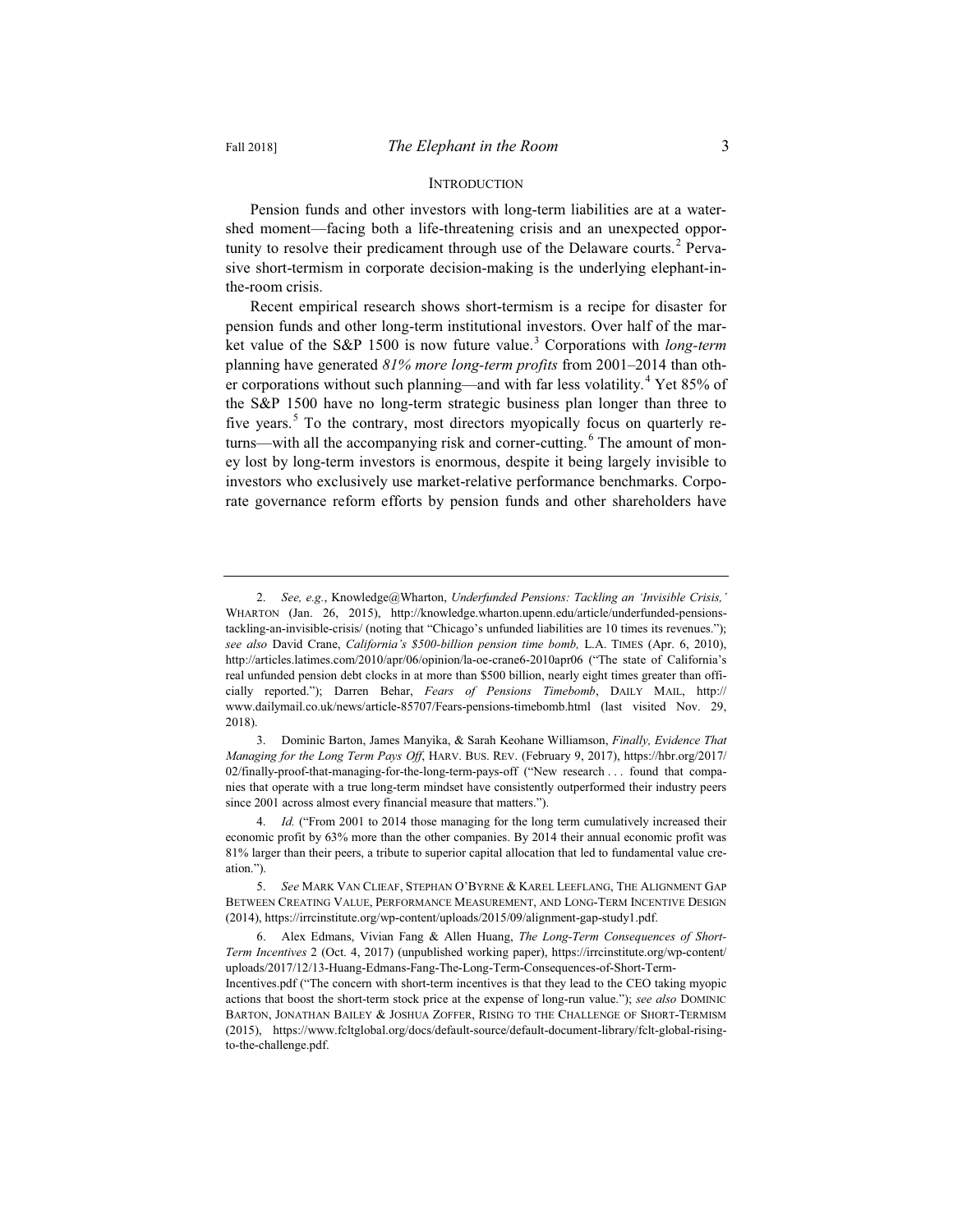made no serious dent in this short-termism problem. Given this factual landscape, it is no surprise that many pension funds are underfunded.<sup>7</sup>

However, there is an unexpected and powerful ally emerging to reverse this harmful trend: the Delaware courts. Indeed, the Delaware courts are seeking assistance from pension funds and other long-term investors in the battle. It is not often that courts actively seek help from the outside. Here is why they have broken that norm to combat this problem:

Delaware courts are the key architects that define the rules of the game for corporate decision-making. In that role, they are on the front lines dealing every day with the magnitude of corporate meltdowns and financial cataclysms of recent history. From that front-line perspective, it is obvious to Delaware courts that much of the corporate fraud and failure to comply with laws that triggers meltdowns are merely *symptoms* of short-termism.

As a result, Delaware courts are showing increased willingness to broaden the relevant director fiduciary duties that govern the process of corporate riskassessment and decision-making. But the Delaware courts cannot bring these cases on their own. They need enlightened investors to seek an extension of Delaware law to coincide with what the United Kingdom and European Union have already done, *i.e.*, require directors to consider long-term consequences in decisions.<sup>8</sup> Delaware courts also offer another valuable reform tool for longterm investors—the Delaware books and records statute—to give leverage to current corporate governance reform efforts focused on corporate disclosure and cooperative shareholder engagement.<sup>9</sup>

This crisis, like Enron, Worldcom, Lehman Brothers, and the everincreasing volume of calamities caused by unsustainable business models, is exaggerated by an economic culture incentivized to seek quick wins at the expense of long-term risks or long-term sustainable profits.<sup>10</sup> But these fraudrelated collapses are often mere symptoms of the bigger problem of shorttermism in corporate decision-making generally. Leo E. Strine, Jr., Chief Justice of the Delaware Supreme Court, has put the problem and the solution succinctly:

<sup>7.</sup> Michael Edesess, *The Reason Underfunded Pensions are a Disaster Waiting to Happen*, MARKETWATCH (Apr. 5, 2017, 2:25 PM), https://www.marketwatch.com/story/the-reasonunderfunded-pensions-are-a-disaster-waiting-to-happen-2017-04-03; *see also* Thomas Born, *Nearly Half of Americans Will Retire Broke*, RT.COM (Mar. 17, 2018, 8:22 AM), https://www.rt.com/ business/421569-crisis-us-half-retire-broke/.

<sup>8.</sup> *See, e.g.*, The UK Companies Act (2006) §172(1) (requiring directors to have regard for "the likely consequences of any decision in the long term.").

<sup>9.</sup> *See* Tom McParland, *Chancery Court Opens Health Care Company's Documents to In*vestors, DEL. BUS. CT. INSIDER (Mar. 1, 2018, 5:17 PM), https://www.law.com/delbizcourt/2018/ 03/01/chancery-court-opens-health-care-companys-documents-to-investors/?kw=Chancery%20 Court%20Opens%20Health%20Care%20Company%27s%20Documents%20to%20Investor.

<sup>10.</sup> *See* Malcolm Salter, *How Short-Termism Invites Corruption . . .And What to Do About It*, HARV. BUS. SCH. (Apr. 2012), http://www.hbs.edu/faculty/Publication%20Files/12- 094\_8260785f-0417-45d1-8abc-0afe86f87eaa.pdf.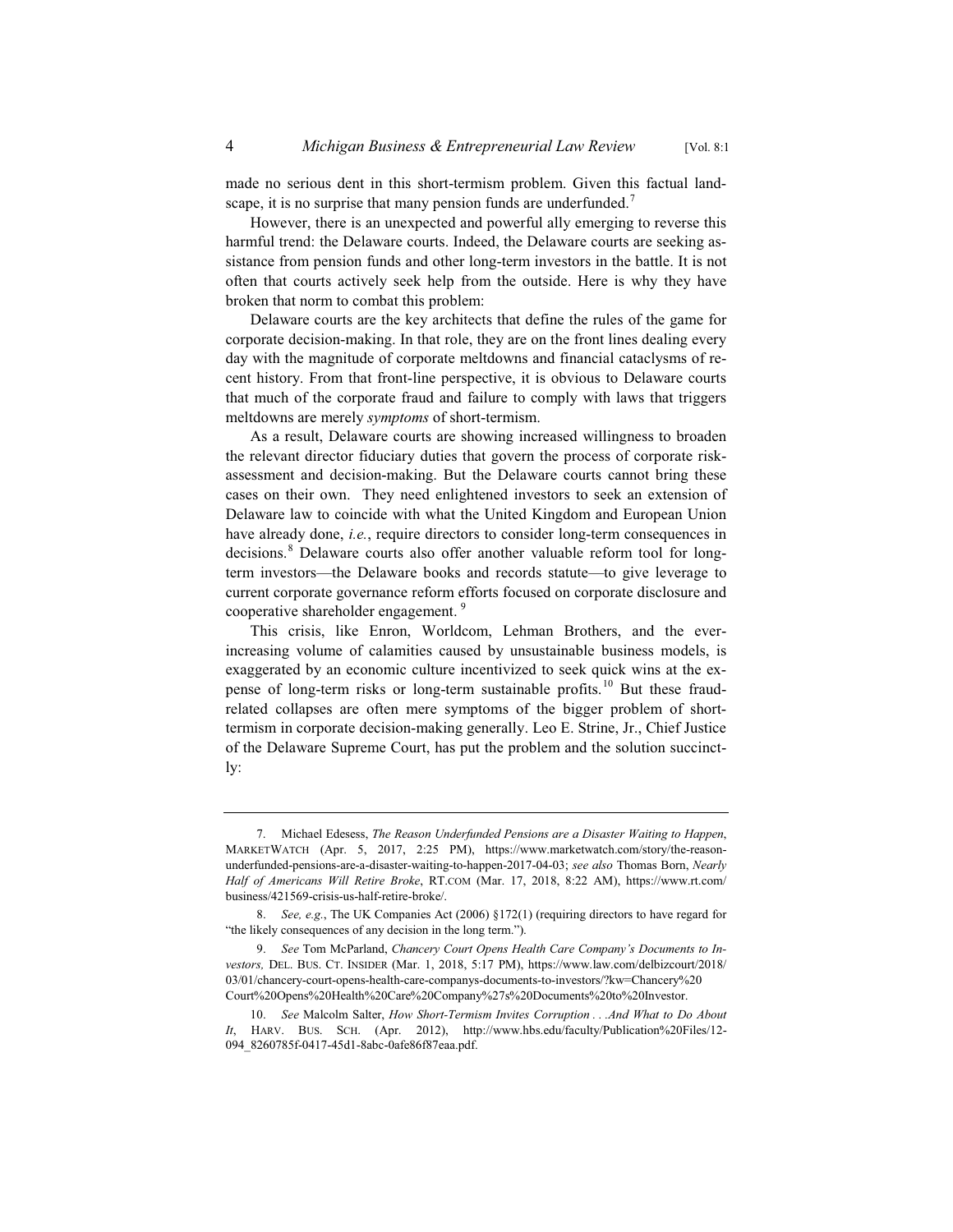[T]o foster sustainable economic growth, stockholders themselves must act like genuine investors, who are interested in the creation and preservation of long-term wealth, not short-term movements in stock price.<sup>11</sup>

Our thesis is that the Delaware courts—frustrated by this trend of shorttermism—have been laying the legal groundwork to adapt corporate jurisprudence—and particularly the Business Judgment Rule ("BJR")—to include longterm strategic risk planning processes. The legal devices necessary to obtain evidence substantiating such claims already exist.<sup>12</sup> Delaware jurists have signaled their willingness to explore this pathway of responsible corporate planning. Furthermore, long-term planning is a goal that public policy should encourage, in light of recent legal<sup>13</sup> and economic history.<sup>14</sup> Finally, the ideal plaintiff has awakened: pension-funds and similar institutional investors. As stewards of assets invested to cover longstanding obligations, these institutional investors owe fiduciary duties with the most literal requirements for long-term planning.<sup>15</sup> This uniquely situates them to drive Delaware fiduciary duty law in a direction that emphasizes a focus on long-term corporate well-being.

In this Article, we chart a path through the law, demonstrating how the BJR has evolved and narrowed in exculpatory scope over time. We highlight recent cases and prominent jurists that are explicit in their support of long-term strategic planning as a core corporate goal. We chart out a new framework that includes a process requirement for long-term risk evaluation. We suggest that the time is right for a test case to push this theory.

Finally, we identify the ideal plaintiffs for such a test case that have the strongest incentive to evolve the law: pension funds, sovereign wealth funds, foundations, and similar asset owners—institutional entities with litigation power that are organized for the purpose of long-term and sustainable wealth creation. These institutional stewards of long-term funds have an obligation to provide profits for hundreds of years and the power to influence corporate directors to consider long-term risks and profitability.

<sup>11.</sup> Leo E. Strine, Jr., *One Fundamental Corporate Governance Question We Face: Can Corporations Be Managed for the Long Term Unless Their Powerful Electorates Also Act and Think Long Term?* 66 BUS. LAW. 1, 26 (2010).

<sup>12.</sup> McParland, *supra* note 9.

<sup>13.</sup> Leo E. Strine, Jr., *Corporate Power Ratchet: The Courts' Role in Eroding 'We the People's' Ability to Constrain Our Corporate Creations*, 51 HARV. C.R.-C.L. L. REV. 423, 437 (2016) (describing how the Supreme Court's decision in Citizens United v. Fed. Election Comm'n, 558 U.S. 310 (2010), augmented corporate power to influence society through political lobbying and mass media).

<sup>14.</sup> *See, e.g., The 2008 Financial Crisis: How It All Began,* WALL ST. J. (Aug. 17, 2017, 3:17 PM), https://www.wsj.com/articles/the-2008-financial-crisis-how-it-all-began-1502997466.

<sup>15.</sup> DAVID WEBBER, THE RISE OF THE WORKING-CLASS SHAREHOLDER: LABOR'S LAST BEST WEAPON (2018).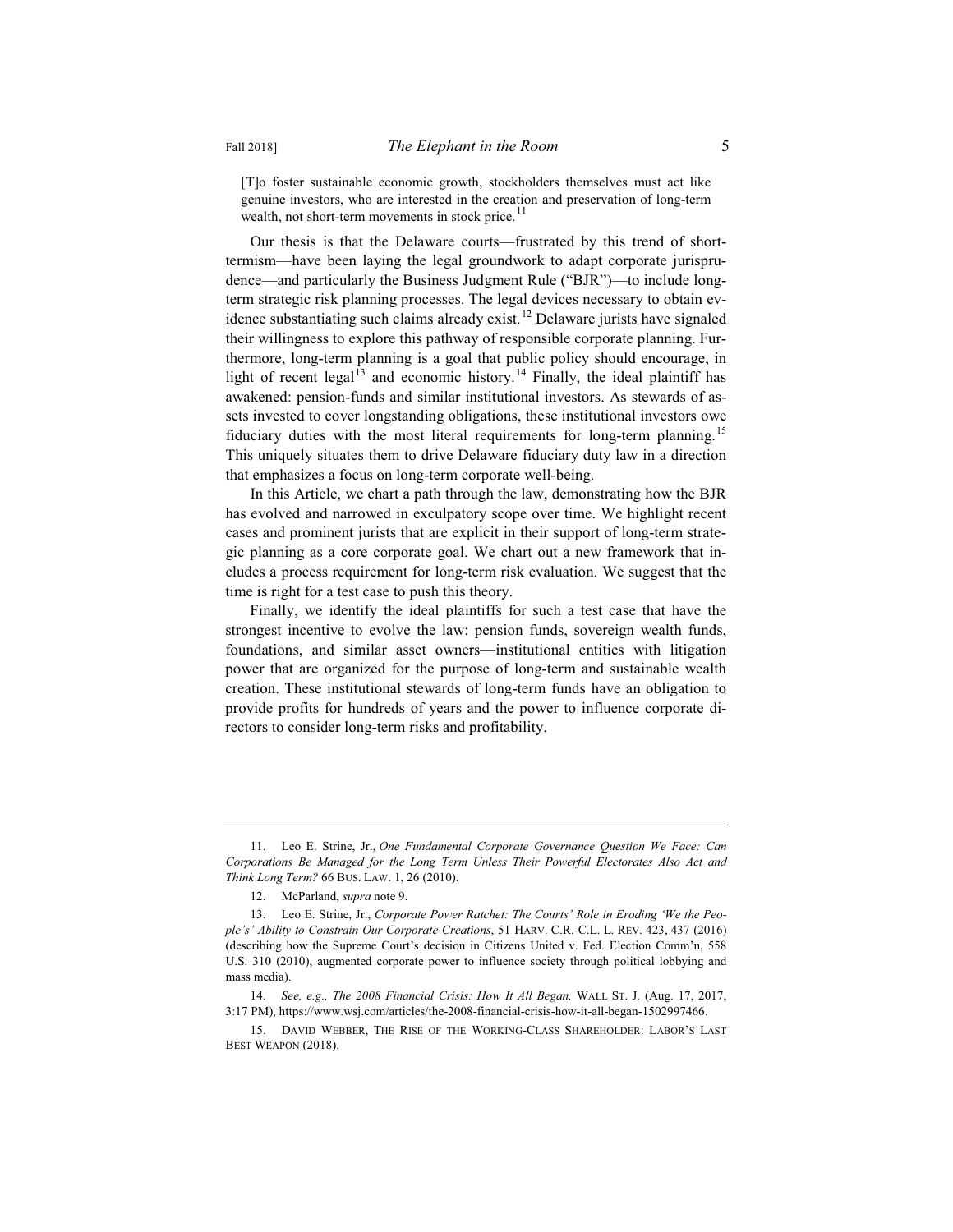#### I. THE IMBALANCE BETWEEN LONG-TERM INVESTOR GOALS AND SHORT-TERMISM IN CORPORATE DECISION-MAKING

Just a few simple facts highlight how far out of balance—and intractable the situation has become. Corporations that engaged in long-term planning had profits 81% higher between 2001 and 2014—with less volatility—than other firms.<sup>16</sup> Because pension funds and other institutional investors control about 70% of the U.S. equities market, market pressures alone should therefore encourage long-term strategic planning.<sup>17</sup>

Yet the opposite is happening in the overall corporate marketplace. At least 50% of the current value of the top 1500 S&P corporations is future value. And the trend toward future value as a higher percentage of total equity value is growing.<sup>18</sup> As future value has increased (often to 20 times earnings or more), a huge disconnect has developed in companies where there is no strategic assessment of long-term profitability. Eighty-five percent of these corporations have no strategic planning horizon longer than 5 years.<sup>19</sup> Seventy-five percent of them have no long-term measures of capital efficiency.<sup>20</sup> Eighty-five percent have no disclosed future value metrics—like amount of innovation and research and development ("R&D").<sup>21</sup> Eighty-five percent have long-term incentive plan performance periods of less than 3 years.<sup>22</sup> Finally—and astoundingly—only 100 of the top S&P 1500 companies do any significant R&D, which is key to long-term value maximization in today's world.<sup>23</sup>

To make matters even worse, this problem operates within a black box system. The long-term assessment process is not merely flawed; there is also little disclosure. The result is that institutional investors—and pension funds in particular—cannot effectively monitor and evaluate how a company will manage its large component of future value or the extent to which that future value component may realistically be a sham.

<sup>16.</sup> *See* Barton et. al., *supra* note 3.

<sup>17.</sup> *Id.*

<sup>18.</sup> *See* VAN CLIEAF ET. AL., *supra* note 5, at 10.

<sup>19.</sup> *See* Dominic Barton et. al., *Where Companies with a Long-Term View Outperform Their Peers,* MCKINSEY GLOBAL INST. (Feb. 2017), https://www.mckinsey.com/global-themes/long-termcapitalism/where-companies-with-a-long-term-view-outperform-their-peers ("Recent surveys of Csuite executives that we have conducted suggest that pressure to deliver strong short-term results has increased in the past five years and, as a result, many executives believe their companies are using excessively short time horizons in their strategic planning.").

<sup>20.</sup> Heather Kerr & Hannah Dumas, *Executive Incentive Plans: How Leading Companies Pay for Performance*, EQUILAR (Apr. 6, 2016), http://www.equilar.com/reports/35-executiveincentive-plans.html.

<sup>21.</sup> *See* VAN CLIEAF ET. AL., *supra* note 5, at 61.

<sup>22.</sup> *Id.* at 65.

<sup>23.</sup> *Id.*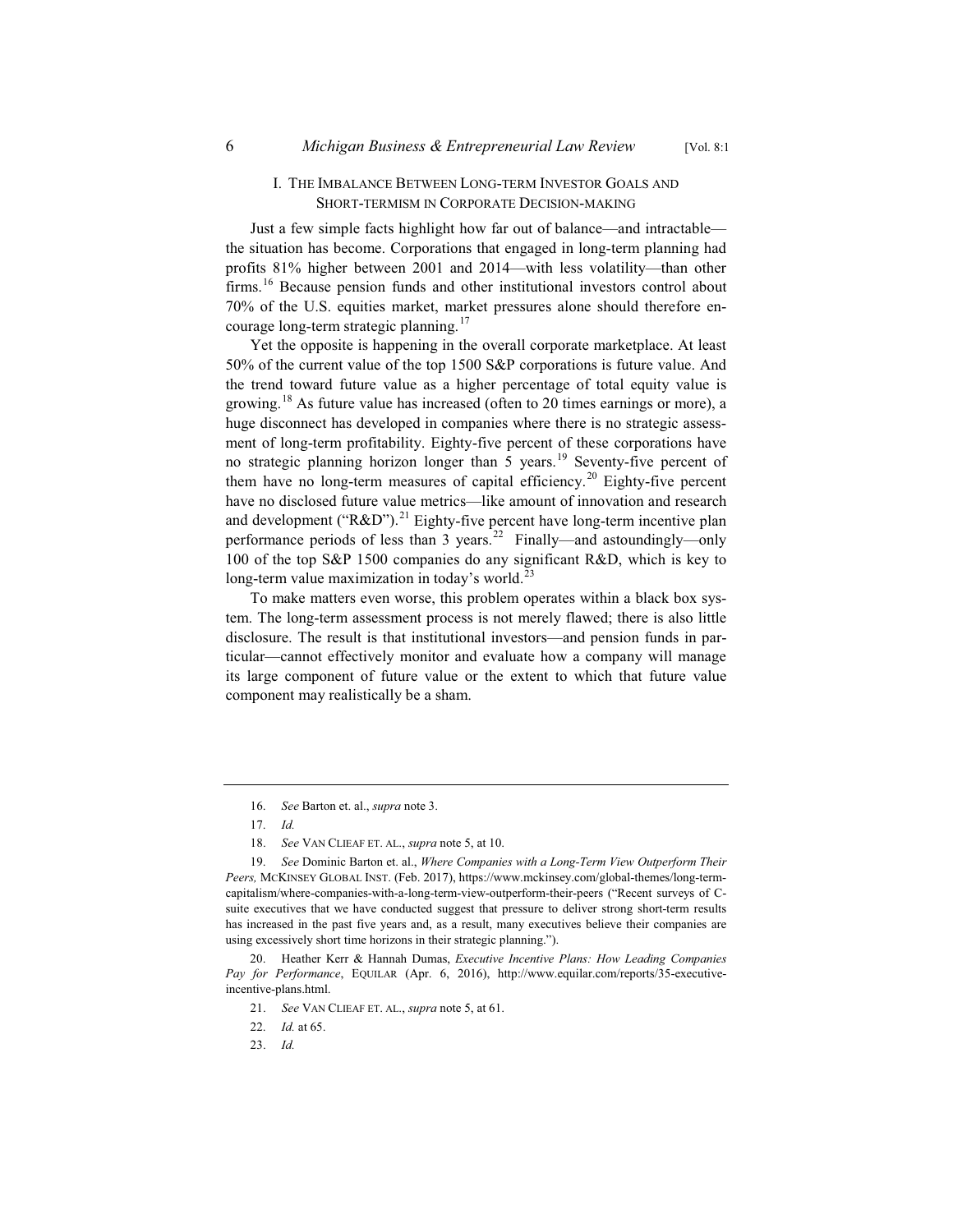This is not merely an abstract or academic problem. Pension funds and their delegated fiduciary agents owe strong legal duties to millions of workers.<sup>24</sup> As with the corporations themselves, these fiduciaries are making vital investment decisions with other people's money. The ultimate fund beneficiaries must have a long-term investment horizon to protect their retirement or meet their other long-term savings goals.<sup>25</sup> But that is far too often not happening with their fund investments at the corporate level. Corporate reform efforts by institutional investors are not yet making a serious dent in these stark realities of shorttermism.

#### II. THE EVOLUTION OF DELAWARE BREACH OF FIDUCIARY LAW AND THE BUSINESS JUDGMENT RULE IN RESPONSE TO FRUSTRATION OVER SHORT-TERMISM

It is not just enlightened long-term investors that are frustrated with shorttermism in corporate decision-making. Delaware courts—the referees of the rules of the game for corporate director fiduciary duties—are frustrated as well and have expressed, on multiple occasions, a willingness to do something about it. And they are asking for help from long-term investors like pension funds to do it.

#### A*. The Delaware Courts' Frustration with Short-Termism and Its Request for Help from Long-Term Investors*

Amongst the leaders of change is none other than Delaware Chief Justice Leo Strine, Jr., a distinguished, internationally recognized legal scholar and judge. To understand the Delaware Supreme Court's frustration, one need look no further than to a number of his speeches and articles.

In July 2005, before becoming Chief Justice Strine, gave a speech to the European Policy Forum in London, stating: "[M]ost of us think the market's fetishistic preoccupation with quarter-to-quarter profits is stupid. Anyone who is

<sup>24.</sup> *See, e.g.,* T. Leigh Anenson, *Public Pensions and Fiduciary Law: A View from Equity*, 50 U. MICH. J.L. REFORM 251, 254 (2017) ("All states recognize that pension assets are held in trust and that managers are fiduciaries.").

<sup>25.</sup> *See* Larry Fink, *Annual Letter to CEOs: A Sense of Purpose*, BLACKROCK (Jan. 16, 2018), https://www.blackrock.com/corporate/investor-relations/larry-fink-ceo-letter ("Without a sense of purpose, no company, either public or private, can achieve its full potential. It will ultimately lose the license to operate from key stakeholders. It will succumb to short-term pressures to distribute earnings, and, in the process, sacrifice investments in employee development, innovation, and capital expenditures that are necessary for long-term growth. It will remain exposed to activist campaigns that articulate a clearer goal, even if that goal serves only the shortest and narrowest of objectives. And ultimately, that company will provide subpar returns to the investors who depend on it to finance their retirement, home purchases, or higher education.").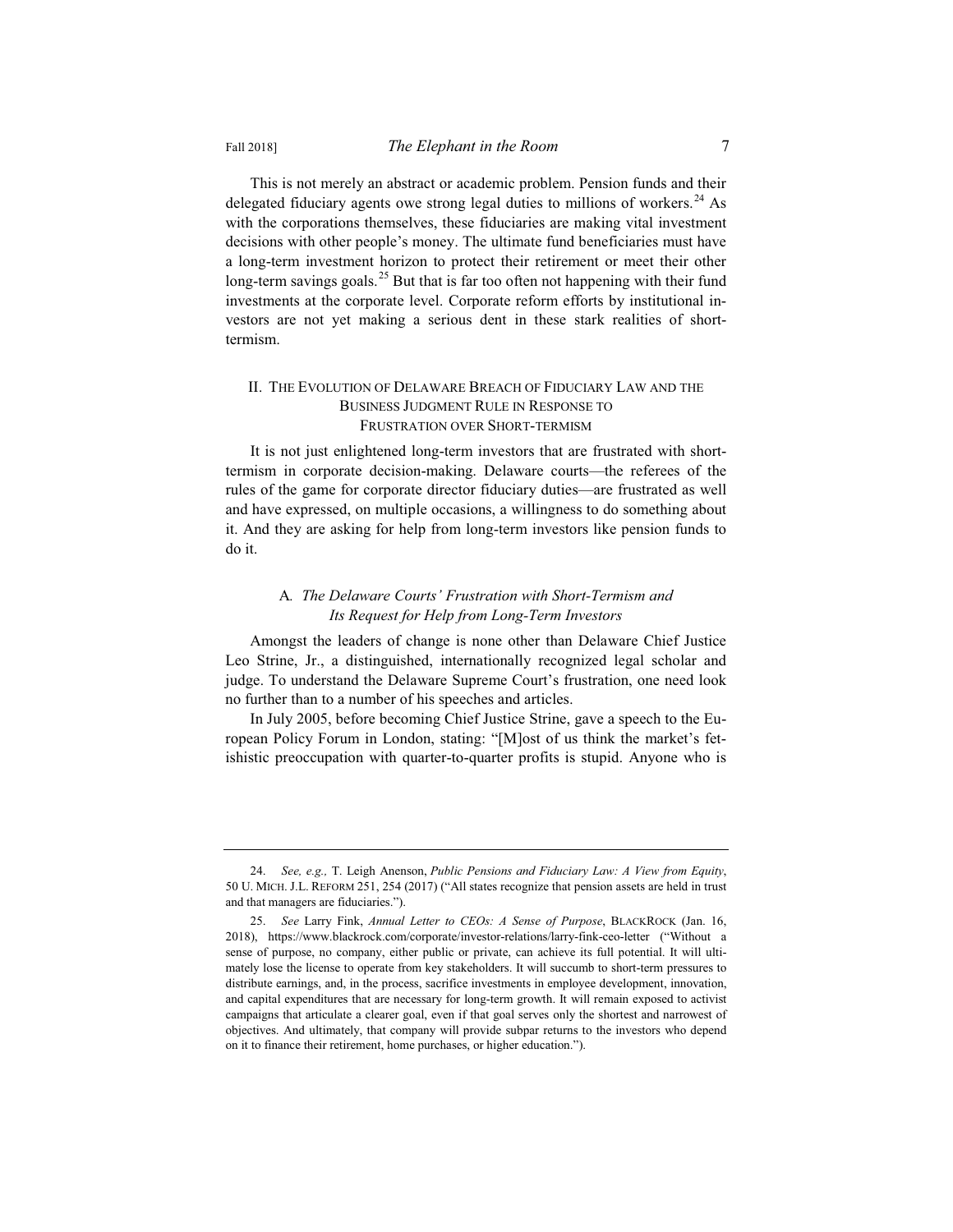honest will admit that this obsessional behavior contributed to wrongdoing at corporations like Enron and Health South."<sup>26</sup>

Then, in 2010, Strine wrote a seminal article in THE BUSINESS LAWYER, stating that corporations exist to build long-term "durable wealth"—not shortterm profits: "To build wealth in a durable manner, corporations need to commit capital to long-term endeavors, often involving a lag time between the investment of capital and the achievement of profit, a long time during which activities like research and development occur."<sup>27</sup> In that same article, Strine went further to state a virtual mantra adopted by many pension funds and long-term investors—*corporations are here to generate "societal wealth"*:

The hoped-for outcome of this [corporate] risk taking, in the aggregate, is an increase in societal wealth, and not simply through the generation of profits. Rather, to generate profits, corporations have an incentive to employ workers and develop innovative products and services, and to engage in other activities that increase societal wealth.<sup>28</sup>

Strine ended by *chastising* long-term investors like pension funds for not pressing corporations harder to achieve "sustainable wealth":

In sum, real investors want what we as a society want and we as end-user, individual investors want, which is for corporations to create *sustainable wealth*. Until, however, the institutions who control and churn American stocks actually act and think like investors themselves, it is unrealistic to think that the corporations they influence will be well-positioned to advance that widely shared objective . . . . *to foster sustainable economic growth*, stockholders themselves must act like genuine investors, who are interested in the creation and preservation of long-term wealth, not short-term movements in stock price.<sup>29</sup>

It is rare that a Court seeks help from a party to help solve a problem—it is usually the other way around. That is a "man-bites-dog" story. That is real news that should not be ignored by pension funds and other long-term investors.

#### B*. Delaware Courts' Strong Backing of Long-Term Value Maximization as a Key Corporate Goal*

Delaware courts are increasingly backing up their strong words with judicial opinions and language aimed at shifting the balance back towards long-term goals and strategy in corporate decision-making. Delaware courts have long stressed that the clear, unequivocal goal of a director's fiduciary duty to shareholders is to act in the "best interest" of shareholders.<sup>30</sup> To that end, Delaware

29. *Id.* at 26 (emphasis added).

<sup>26.</sup> *See* Stephen Taub, *Influential Delaware Judge Slams Sarbox*, CFO (Jul. 6, 2005), http:// www.cfo.com/article.cfm/4149256.

<sup>27.</sup> Strine, *supra* note 13, at 3.

<sup>28.</sup> *Id.* at 2.

<sup>30.</sup> Aronson v. Lewis, 473 A.2d 805, 812 (Del. 1984) ("It is a presumption that in making a business decision the directors of a corporation acted on an informed basis, in good faith and in the honest belief that the action taken was in the best interests of the company.") (citations omitted).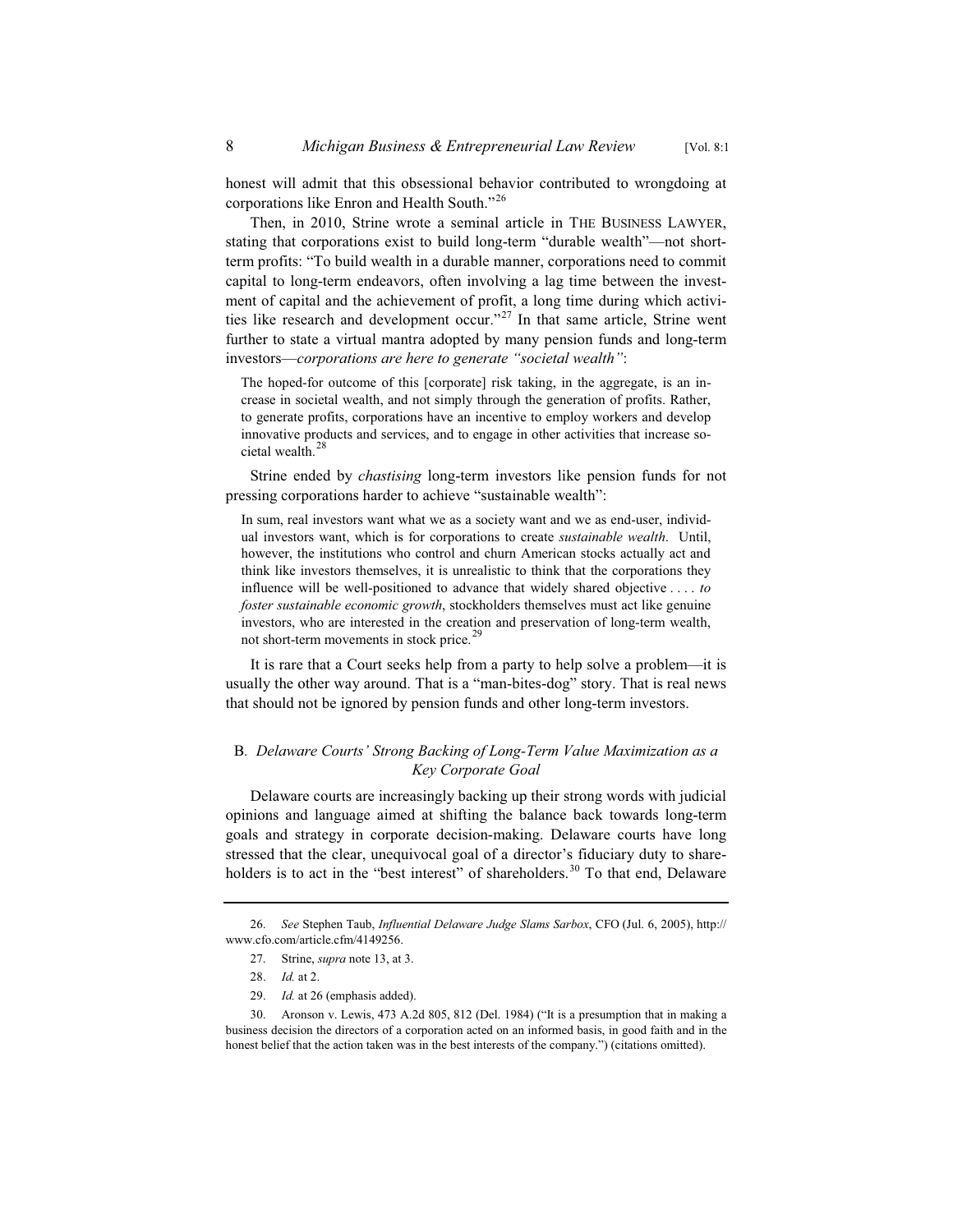[common law] literally built a "best interest" goal into the very definition of a corporate director's fiduciary duty.<sup>31</sup> That "best interest" goal is also built into the very definition of Delaware's BJR presumption.<sup>32</sup>

Further, Delaware courts have increasingly stressed *long-term* strategic planning as part of that "best interest" goal since at least 1986—and with growing frequency over the past several years after the fallout of Enron and the global financial crisis. $33 \text{ In}$  just the past five years, Delaware courts have published opinions emphasizing long-term strategy with the following quotes: Directors must "maximize the value of the corporation over the long term."<sup>34</sup> Directors must "maximize [the corporation's] value over the long-term for the benefit of its shareholders."<sup>35</sup> Directors must "maximize the value of the corporation over the long-term for the benefit of the providers of equity capital."<sup>36</sup>

Therefore, it is reasonable to conclude that the "best interest" goal includes an obligation to maximize the value of the corporation over the long-term rather than the short term. Indeed, as a corollary, Justice Strine is explicit that directors are *not* required to maximize short-term profits at the expense of long-term

34. Frederick Hsu Living Tr. v. ODN Holding Corp., No. 12108-VCL, 2017 WL 1437308, at \*18–19 (Del. Ch. Apr. 14, 2017), *as corrected* (Apr. 24, 2017) ("In terms of the standard of conduct, therefore, the fiduciary relationship requires that the directors act prudently, loyally, and in good faith *to maximize the value of the corporation over the long-term* for the benefit of the providers of presumptively permanent equity capital, as warranted for an entity with a presumptively perpetual life in which the residual claimants have locked in their investment. . . . The fact that some holders of shares might be market participants who are eager to sell and would prefer a higher nearterm market price likewise *does not alter the presumptively long-term fiduciary focus.*") (emphasis added). Although the case involved a unique and complex set of facts, a breach of the duty of disclosure was found in a corporate sale where it was not disclosed to shareholders that the company's valuation under its existing five-year plan yielded a higher value than the sale. *In re* PLX Tech., Inc. S'holders Litig., Consl. C.A. No. 9880-VCL, 2018 WL 5018535, at \*101–02 (Del. Ch. Oct. 16, 2018) (The Court found a breach of fiduciary duty where the company was sold under pressure from a private equity investor to provide current returns when the board had a viable plan in place to generate more value over the long term by remaining independent. The Court noted: "particular types of investors may espouse short-term investment strategies and structure their affairs to benefit economically from those [short-term] strategies, thereby creating a divergent interest in pursuing short-term performance at the expense of long-term wealth.").

35. *In re* Rural Metro Corp., 88 A.3d 54, 80 (Del. Ch. 2014), *aff'd sub nom.* RBC Capital Mkts., LLC v. Jervis, 129 A.3d 816 (Del. 2015) ("More concretely, the fiduciary relationship between the Board and Rural's stockholders required that the directors act prudently, loyally, and in good faith to maximize Rural's value over the long-term for the benefit of its stockholders.").

36. *In re* Trados Inc. S'holder Litig., 73 A.3d 17, 37 (Del. Ch. 2013) ("In terms of the standard of conduct, the duty of loyalty therefore mandates that directors maximize the value of the corporation over the long-term for the benefit of the providers of equity capital, as warranted for an entity with perpetual life in which the residual claimants have locked in their investment.").

<sup>31.</sup> *See id.*

<sup>32.</sup> *See id.*

<sup>33.</sup> *See generally* Katz v. Oak Indus. Inc., 508 A.2d 873, 879 (Del. Ch. 1986) ("It is the obligation of directors to attempt, within the law, *to maximize the long-run interests of the corporation's stockholders*; that they may sometimes do so 'at the expense' of others (even assuming that a transaction which one may refuse to enter into can meaningfully be said to be at his expense) does not for that reason constitute a breach of duty.") (emphasis added) (footnote omitted).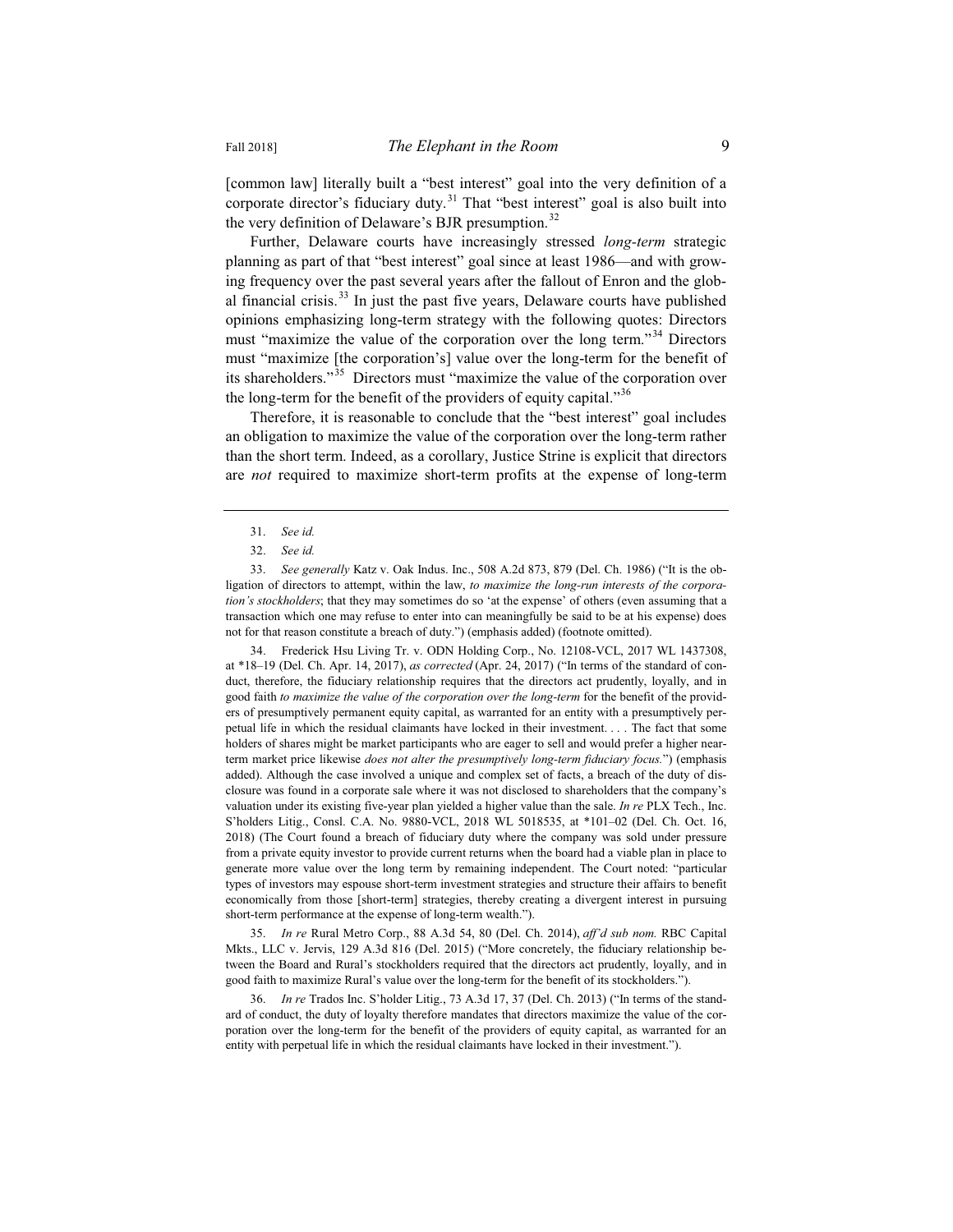planning $37$  and further can even prioritize the long-term interests of shareholders over short-term interests of bondholders.<sup>38</sup> But there is no common law that clearly establishes the opposite. That is, there is no clear Delaware authority condoning a corporate director that destroys the long-term future of a company for short-term profit. Rather the opposite—the most prominent examples of such trade-offs have historically been failures like the mortgage-backed securities crisis.<sup>39</sup> All of the foregoing establishes that corporate directors owe shareholders a fiduciary duty to build long-term value. Such a maxim logically requires *some* systematic strategic assessment of the long-term benefits and risks—as part of a decision-making process based on reasonably adequate information. Without some reasonable process by which to evaluate long-term risk, it is impossible for corporate directors to satisfy their fiduciary obligation to build long-term wealth.

#### C*. Delaware's Business Judgment Rule as an Offsetting Obstacle to Director Liability for Short-term Bias in Corporate Decision-Making*

So why, if Delaware courts solidly back "maximizing value of the corporation over the long-term" as the goal of corporate decision-making, has it not put a quick end to the short-termism reflected in what appears to be 85% of the S&P 1500, for example?

There are two reasonable explanations. First, court-made law, in common law and equity, typically progresses on a case-by-case basis. As former Chief Justice Veasy of the Delaware Supreme Court has stated, judges are like "clams."<sup>40</sup> They must wait for a case to be brought to them. Second is the Delaware BJR, which was framed a century ago in the 1930s with the heavy hand of New York City corporate lawyers protecting their corporate clients as much as possible from liability for corporate decisions.<sup>41</sup>

The BJR creates a presumption that corporate officers and directors "acted on an informed basis, in good faith and in the honest belief that the action taken

<sup>37.</sup> Leo E. Strine, Jr., *Our Continuing Struggle with the Idea That For-Profit Corporations Seek Profit*, 47 WAKE FOREST L. REV. 135, 155 (2012) ("By so stating, I do not mean to imply that the corporate law requires directors to maximize short-term profits for stockholders.").

<sup>38.</sup> *See* Katz, 508 A.2d at 879.

<sup>39.</sup> *See generally* MICHAEL LEWIS, THE BIG SHORT: INSIDE THE DOOMSDAY MACHINE (2010).

<sup>40.</sup> E. Norman Veasey & Michael P. Dooley, *The Role of Corporate Litigation in the Twenty-First Century*, 25 DEL. J. CORP. L. 131, 133 (2000) ("We take the cases as they come to us. The courts sit like clams in the water waiting for whatever is brought by the tides. We don't give advisory opinions. We don't reach out to pluck the interesting issues of the day to make a ruling. We wait for our jurisdiction to be invoked.").

<sup>41.</sup> *See generally* Lyman Johnson, *Unsettledness in Delaware Corporate Law: Business Judgment Rule, Corporate Purpose*, 38 DEL. J. CORP. L. 405, 410 (2013) (tracing the history of the business judgment rule in Delaware).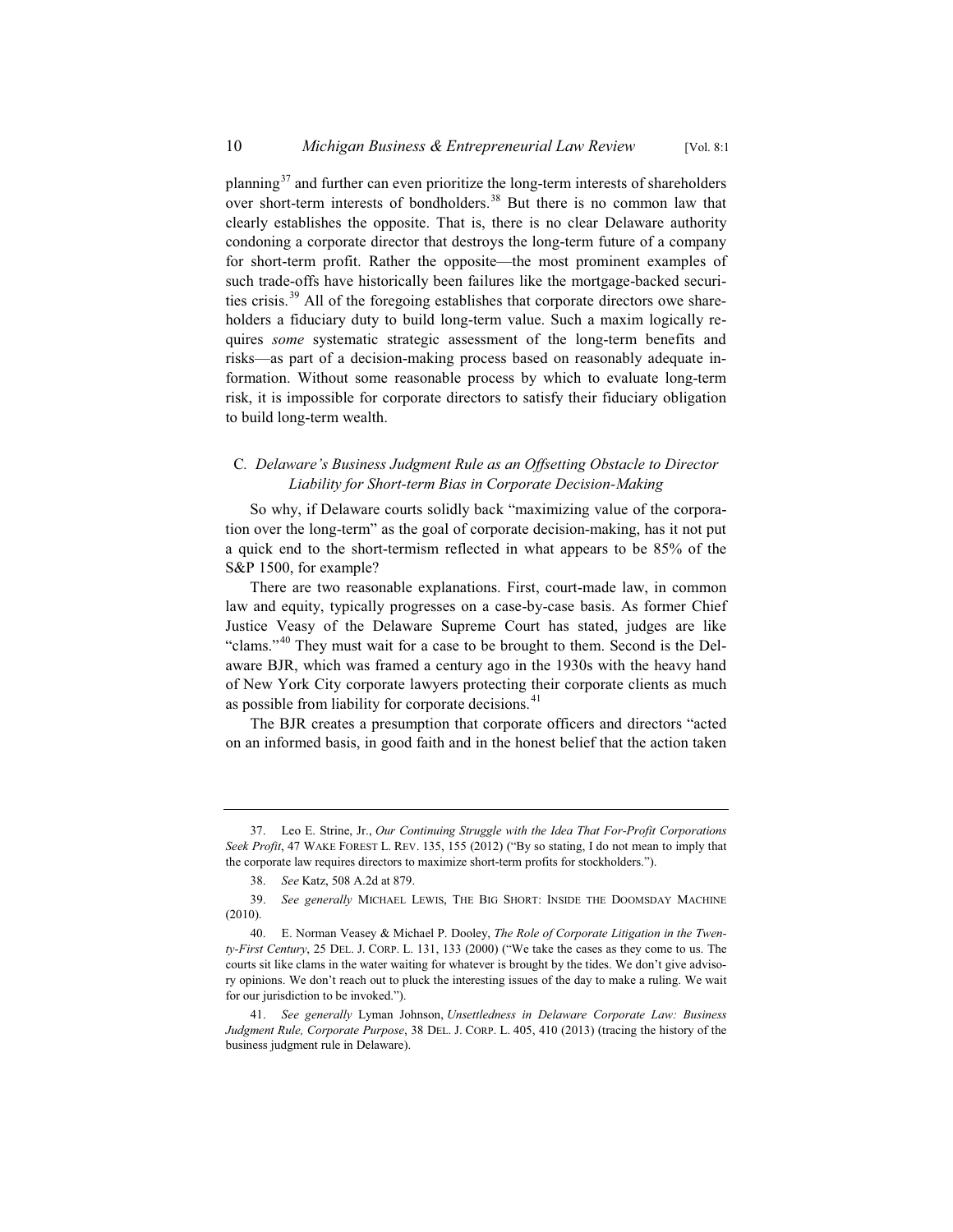was in the best interests of the company [and its shareholders]."<sup>42</sup> In the abstract, the BJR is meant to provide an offsetting "weight" in the balance against just automatically imposing liability on a director for a bad corporate decision that results in losses—long-term or short-term—after the fact.

On the one hand, Delaware courts have imposed a fiduciary duty of care and loyalty upon corporate directors to ensure there is a process of *informed choice* in corporate decision-making. After all, directors are the representatives of the shareholders in a corporation—and in that sense are like trustees of other people's money. A cornerstone of that fiduciary duty is that a director's decisions involving other people's money should be made only after a reasonable and rational process of information gathering and assessment. It should not be riverboat gambling.

On the other hand, corporate directors are more than just trustees that invest money; they are entrepreneurs who act on behalf of shareholders and take risks. Given this reality, a rigid trustee fiduciary duty obligation did not fit directors. Indeed, Delaware courts have been emphatic that courts are not in a good position to second-guess the risk-taking decisions of directors in hindsight.<sup>43</sup> It would also discourage directors from serving on corporate boards if they faced second-guessing by courts of risky decisions that turned out poorly.

As a result, the Delaware courts have made the focus of a director's fiduciary duties of care and loyalty the adequacy of the *process of decision-making rather than the decision itself*. The process is the *means* of achieving a good decision. In turn, the director's duty of care and duty of loyalty as fiduciary obligations are the *means* to insure a good *process* of decision-making—to achieve the end or goal of "the best interest" of shareholders, which presumptively includes long-term value maximization.<sup>44</sup>

That focus on *process* is consistent with risk-assessment principles in tort law.<sup>45</sup> A party that takes reasonable steps to assess risks before making an in-

<sup>42.</sup> *In re* Walt Disney Co. Derivative Litig., 907 A.2d 693, 746–47 (Del. Ch. 2005), (citing Aronson v. Lewis, 473 A.2d 805, 812 (Del. 1984) ("The business judgment rule is not actually a substantive rule of law, but instead it is a presumption that 'in making a business decision the directors of a corporation acted on an informed basis, . . . and in the honest belief that the action taken was in the best interests of the company [and its shareholders].' ")).

<sup>43.</sup> *In re* Goldman Sachs Grp., Inc. S'holder Litig., Civil Action No. 5215-VCG, 2011 WL 4826104, at \*1 (Del. Ch. Oct. 12, 2011) ("So long as [directors] act within the boundaries of their fiduciary duties, judges are ill-suited by training (and should be disinclined by temperament) to secondguess [sic] the business decisions of those chosen by the stockholders to fulfill precisely that function.").

<sup>44.</sup> Frederick Hsu Living Tr. v. ODN Holding Corp., No. CV 12108-VCL, 2017 WL 1437308, at \*19 (Del. Ch. Apr. 14, 2017), *as corrected* (Apr. 24, 2017) (explaining that the presumptively long-term fiduciary focus does not require directors to appease a small subset of the shareholder base).

<sup>45.</sup> *See*, *e.g*., 6 STUART SPEISER ET AL, AMERICAN LAW OF TORTS § 18:90 (Monique C.M. Leahy ed., 2018) ("Its duty, as the cases indicate, is to take reasonable steps within the limitations of cost, technology, and marketability to design and produce a product . . . that will minimize the unavoidable danger."); *see also* Robert J. Rhee, *The Tort Foundation of Duty of Care and Business Judgment*, 88 NOTRE DAME L. REV. 1139, 1143 (2013) ("Under a correct account of the tort analo-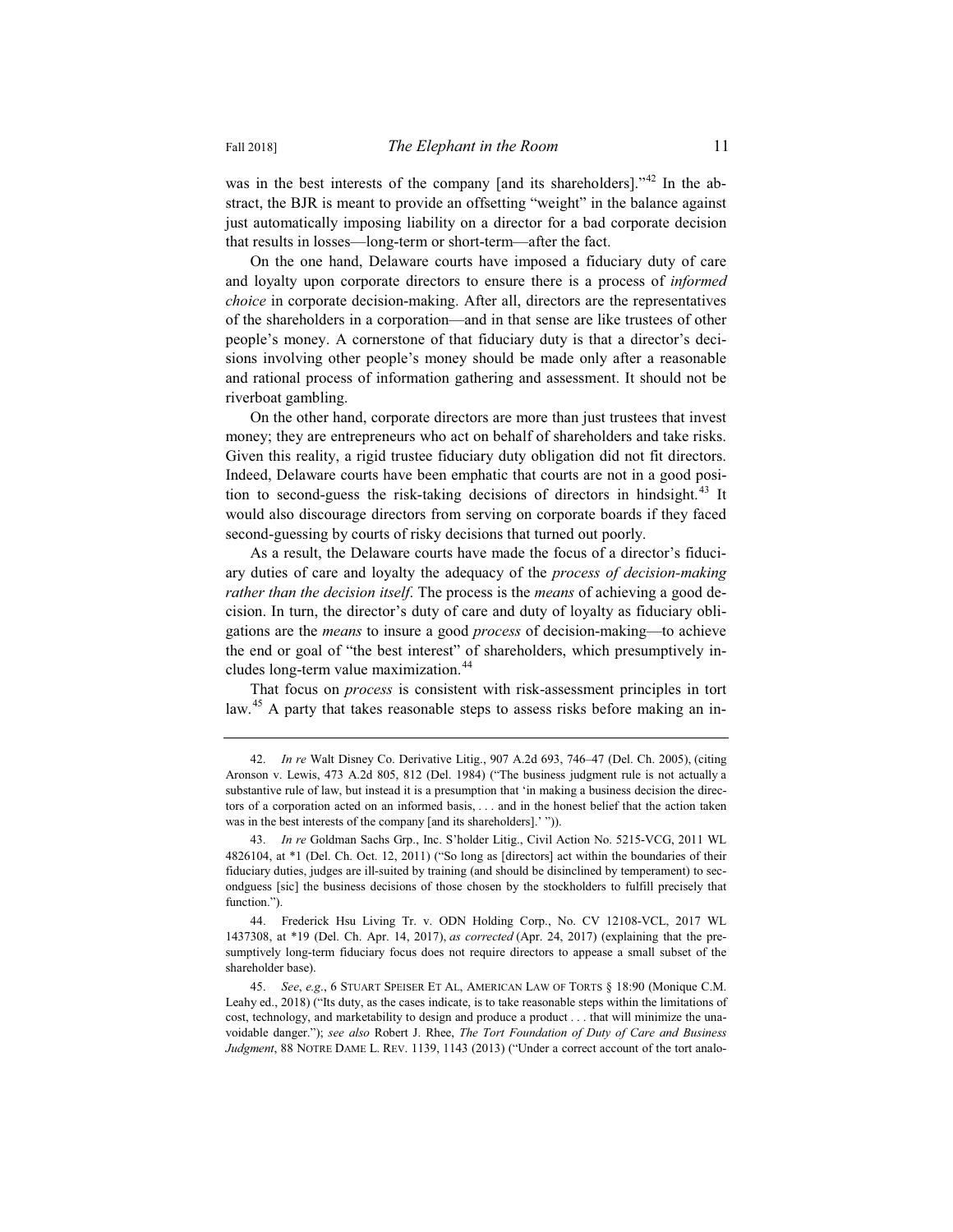formed judgment on appropriate safety steps is generally inoculated from liability if an unforeseen injury occur later.<sup>46</sup> By the same token, a director will not be held liable if the process of reviewing and assessing both the key benefits and risks was reasonable to achieve the goal, even if the decision ended up being wrong and costly.

But historically, the Delaware courts have gone *two steps further* than just imposing a reasonableness-of-process standard to restrict liability on directors. First, the BJR states a presumption. Absent fraud or conflict of interest, a director is *presumed* to act in good faith in the best interest of shareholders. The burden shifts to the plaintiff-shareholder to overcome that presumption, and it is typically a tough burden indeed. $47$ 

Second, there is a demanding burden to actually prove the breach of a fiduciary duty. Delaware courts only allow liability for breach of a duty of care by a gross negligence standard and require an even higher "conscious disregard" ("bad faith") standard to prove a breach of the duty of loyalty (which is discussed below).<sup>48</sup>

For Delaware courts to bend over this far backwards, however, creates a potential problem where long-term consequences should be considered. Directors may interpret the best way to take advantage of BJR protection is to game the system by cleverly ignoring or not wanting to analyze long-term consequences. Indeed, directors may think that such a "see no evil, hear no evil" goingthrough-the-motions approach to the decision-making process is better than the alternative of proactive searching for information on long-term consequences. That perception could only reinforce short-termism bias. Such a result would be tragic because it would eviscerate Delaware courts' express holdings that the goal of the director's duty of loyalty and care should be a maximization of corporate value *over the long term* for shareholders.

gy, the duty of care and the business judgment rule are not antipodes of a paradox, but are complementary principles governing duty and its scope.").

<sup>46.</sup> *Id.*

<sup>47.</sup> Lyman P.Q. Johnson, *Corporate Officers and the Business Judgment Rule*, 60 BUS. LAW. 439, 454–55 (2005) ("From this simple statement—and later case law elaboration—several undisputed points about the Delaware rule emerge. The rule applies to directors; the rule applies to directors when they act collectively, that is, as a board or as a committee of the board; the rule applies only to considered director judgments, not to unconsidered inaction; directors must be independent and disinterested as to the matter acted upon; directors must act with due care and in good faith; the due care inquiry is process-oriented and due care is measured by a standard of gross negligence, not simple negligence; the burden of proof is on the party challenging the board's decision to establish facts rebutting the presumption in favor of upholding the decision. Unless a plaintiff succeeds in rebutting the rule, the court will not substitute its views for those of the board's if the latter's decision can be 'attributed to any rational business purpose.' ") (citations omitted).

<sup>48.</sup> *See In re* Walt Disney Co. Derivative Litig., 906 A.2d 27 (Del. 2006).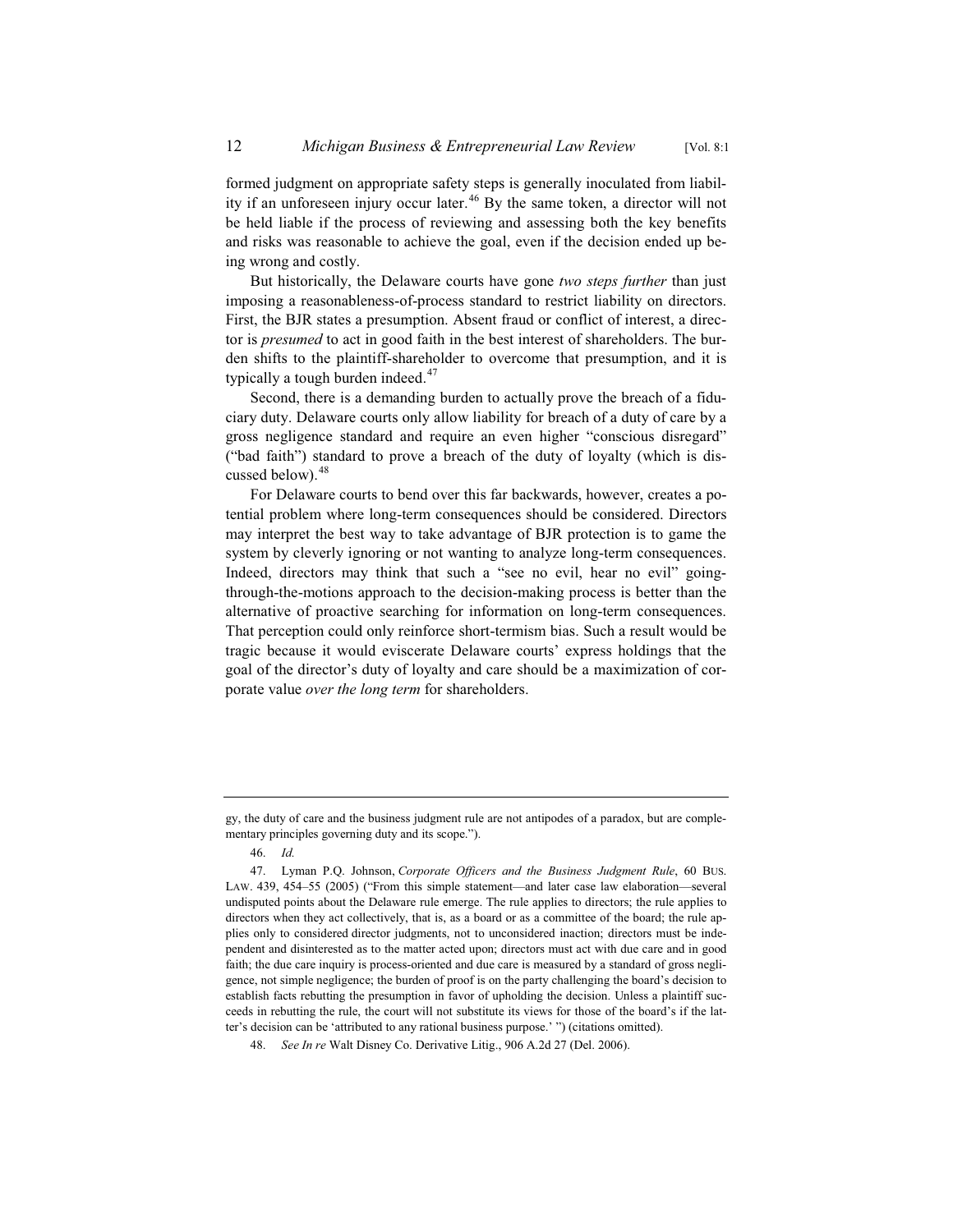#### D*. Options for Expanding Directors' Fiduciary Liability for Failing to Undertake Long-Term Strategy Planning and Assessment*

Based on the above, there is a clear need for Delaware courts to deal with the "elephant in the room." The extreme short-termism of current corporate decision-making essentially creates an incentive for fraud. Indeed, Enron and other meltdowns show that fraud is primarily driven by the outgrowth of pressures for short-term profitability at the expense of the long-term.<sup>49</sup>

However, the core question is much bigger than just intentional fraud. Long-term risk is a core component of business strategy for a going concern. The world is changing: finite resources, toxic waste, and many outside forces will dramatically reshape risk for almost every corporation on the planet.<sup>50</sup> New technologies, evolving consumer behaviors, and a shifting population are also long-term risks that corporations cannot ignore.<sup>51</sup> In a world where long-term risks—and enhanced profitability from research and development—are so important, such assessment cannot be swept under the table. That is like limiting the radar on a supertanker to three miles or less—not looking further out. No matter how well intentioned the directors, the decisions will likely be bad for the shareholders in the long-term where it counts. Kicking the long-term can down the road by constantly grabbing for short-term results is not a viable solution. Meanwhile, other jurisdictions around the world have opted not to procrastinate and have already amended their corporate laws to require long-term strategic planning in some form.

For instance, in the United Kingdom there is now *an express inclusion* of the duty of a director to consider "long-term consequences of decisions" as part of acting in a way that benefits shareholders as a whole.<sup>52</sup> The UK Companies Act 2006 states in Section 172 that consideration of long-term consequences is one of the requirements the act has "codified [from] the common law and equitable duties of directors."<sup>53</sup>

<sup>49.</sup> *See, e.g.*, Salter, *supra* note 10.

<sup>50.</sup> *See Climate Change and Resource Scarcity*, MEGA TRENDS (PricewaterhouseCoopers, London, U.K.), https://www.pwc.co.uk/issues/megatrends/climate-change-and-resourcescarcity.html (last visited Nov. 29, 2018).

<sup>51.</sup> Rob Griffin, William H. Frey, Ruy Teixeira, *States of Change: Demographic Shifts, Representation Gaps, and America's Future,* BROOKINGS (Mar. 1, 2017), https:// www.brookings.edu/research/states-of-change/. *How Will Changing Demographics in the U.S. Influence Business in the Coming Decade?*, WALL ST. J. (Nov. 29, 2013, 3:34 PM), https:// www.wsj.com/articles/how-will-changing-demographics-in-the-us-influence-business-in-thecoming-decade-1385757204.

<sup>52.</sup> *See* UK Companies Act § 172 (2006) (listing "non-exhaustive factors" for a director to consider).

<sup>53.</sup> *Id.* at §172(1)(a) ("A director of a company must act in the way he considers, in good faith, would be most likely to promote the success of the company for the benefit of its members as a whole, and in doing so have regard (amongst other matters) to. . . [t]he likely consequences of any decision in the long term.").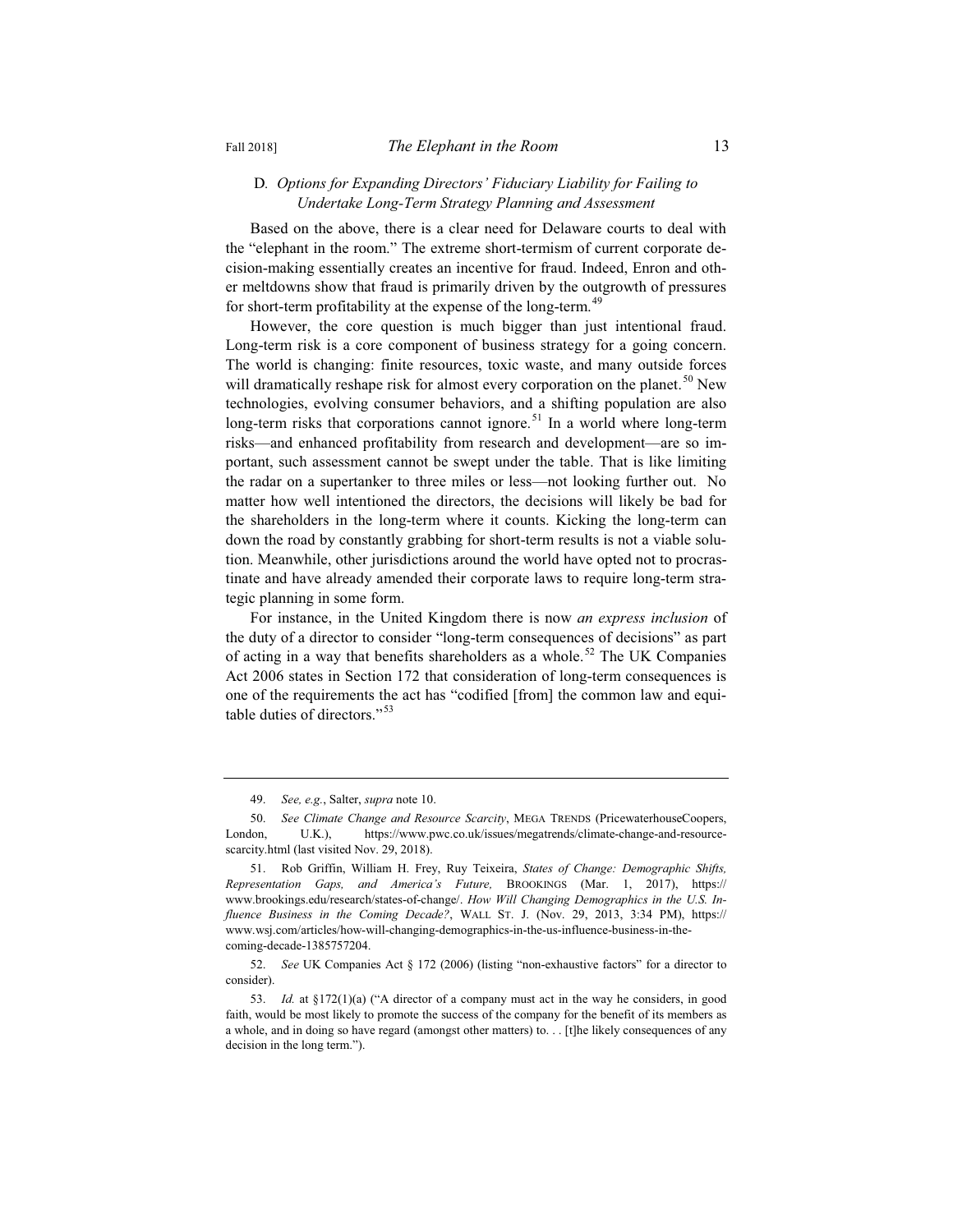What needs to be done now is to frame an investor lawsuit or enact legislation that ensures this principle gets expressly set forth into Delaware law. Relevant Delaware case law has not squarely addressed the long-term assessment issue but rather has focused on more narrow fact situations such as failure of directors to discover fraud in the company or failure of directors to monitor for noncompliance with legal regulations.

In trying to rebalance the policy arguments in light of the current context of extreme short-termism, there is a spectrum of options, which a pension fund or other long-term investor has the flexibility to choose and pursue in Delaware courts. At the conservative end, a plaintiff shareholder could seize upon liability buzzwords from current Delaware case law—such as "known risks" or "red flags" or "systemic failure to monitor"—as justifying liability for a systemic failure to include long-term strategic planning and risk assessment in the decision-making process. At the more aggressive end, a plaintiff shareholder could seek broad Delaware court precedent requiring a general inclusion of long-term benefit and risk assessment in order to rationally meet the core goal of directors—to pursue long-term value maximization for shareholders.

There is also a middle ground: even if the Delaware courts are not ready to impose a uniform guideline requirement across all corporations, they may well be willing on a fact-specific basis to impose it on companies where: Much of the equity value of the company is clearly "future value"; there are clear known long-term risks facing the industry sector where the company operates; there are significant long-term debt obligations; "research and development" innovation is particularly critical to competition in a specific industry sector; the company is "too big to fail"; or directors have approved CEO compensation systems that highly reward CEOs for short-term performance, but not for long-term results.

To underscore that these are not academic options—but realistic ones—a brief overview of Delaware's evolving line of "duty to monitor" cases may be instructive.

#### 1. Directors' Duty to Monitor: The Line of Cases from *Caremark* to *Stone v. Ritter*

The process of transforming Delaware case law to deal with the systemic short-term bias problem is in its formative stages. A good illustration of this point is the evolving case law on a director's duty of loyalty. Historically, the duty of loyalty was defined primarily in negative or passive terms. That includes historical prohibitions on conflict of interest or fraud by a director. But in a line of cases beginning with *In re Caremark International, Inc. Derivative Litigation*, a more proactive duty of loyalty has emerged.<sup>54</sup>

<sup>54.</sup> *In re* Caremark Int'l Inc. Derivative Litig., 698 A.2d 959 (Del. Ch. 1996).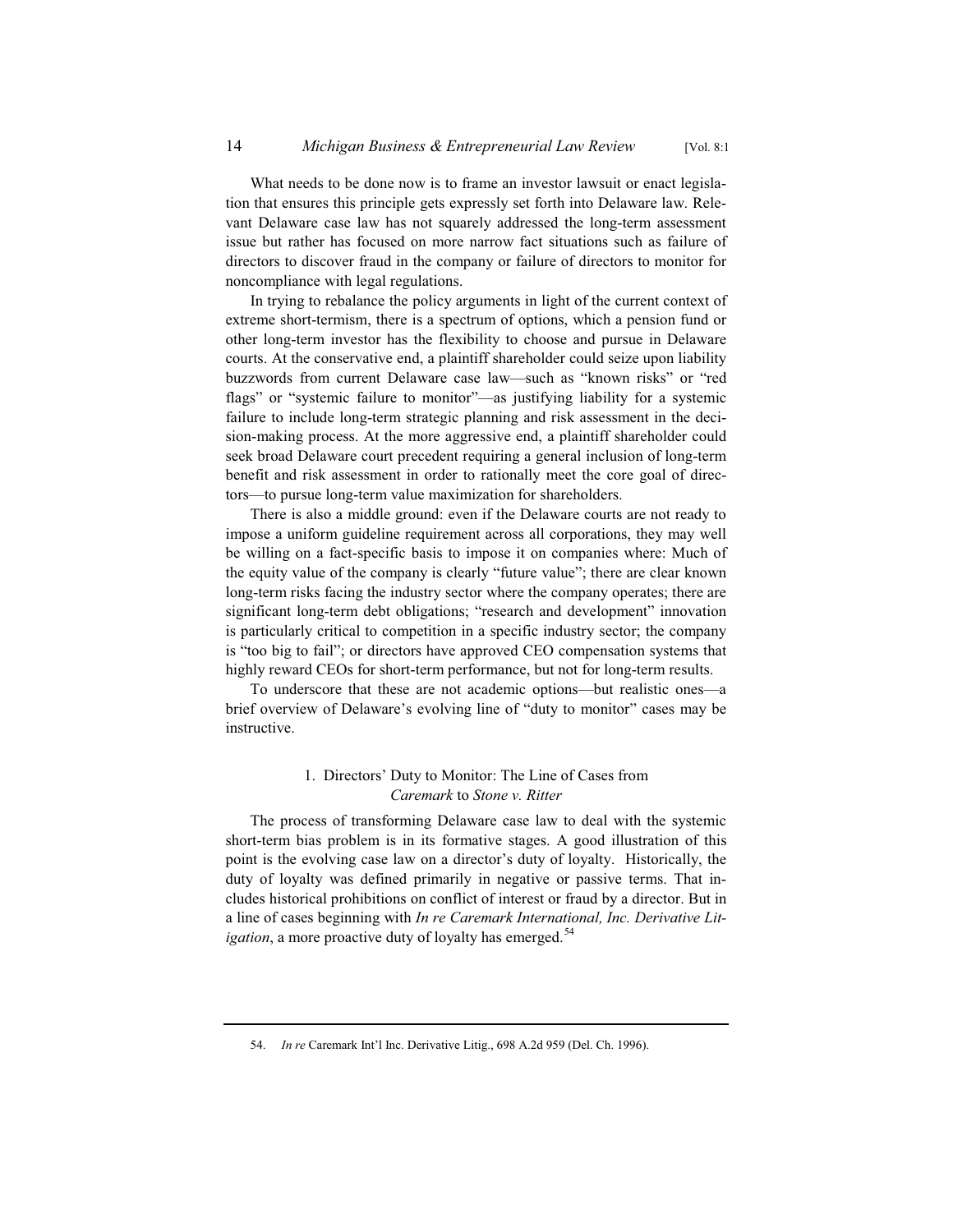These cases are also called "failure of oversight" cases—implying an *affirmative* duty to monitor important risks as part of the duty of loyalty.<sup>55</sup> This *Caremark* line of cases on an affirmative duty of loyalty has largely developed in response to a growing list of corporate meltdowns such as during the dot-com bust and the financial crisis of 2008. The cases have focused on the outcome of those catastrophes—and whether directors failed to adequately monitor fraud or legal compliance, which eventually led to major losses.

Obviously, these cases focus more on the symptoms of short-termism, rather than the problem of short-termism itself. After all, fraud and lack of legal compliance are generally a by-product of strong pressures for short-term profitability. And in these cases, the Delaware courts have only found liability under the duty of loyalty where the courts found the director's inattention or inaction in oversight was so egregious that it could be considered disloyal or in bad faith to have done nothing.  $56$ 

That bad faith standard, also called "conscious disregard," is met when there were clear "red flags" or "known risks" that were ignored by directors. But even when there were no apparent red flags, Delaware courts have held that a breach of a director's duty of loyalty could be found if there was a "systemic failure" to monitor risks, or "utter failure" to put monitoring systems in place for fraud or compliance with laws.<sup>57</sup>

One other principle has also clearly emerged from this line of cases: there is no separate duty of good faith; rather it is subsumed under the duty of loyalty.<sup>58</sup> Put another way, a director is disloyal to the corporation where she fails to meet her duty of care or other duties in bad faith or through conscious disregard of known risks.<sup>59</sup>

The Delaware courts—and in once instance, the United States Court of Appeals for the Seventh Circuit—have addressed a series of uniquely fact-specific duty of loyalty cases and, in the process, have articulated these basic principles of analysis.

In *Graham v. Allis-Chalmers Mfg. Co.*, shareholders brought an action alleging the directors had failed to prevent violations of the federal antitrust laws

<sup>55.</sup> *See generally* David P. Bancroft, *The Collateral Estoppel and Caremark Consequences of Criminal Convictions in Environmental Cases*, in CRIMINAL ENFORCEMENT OF ENVIRONMENTAL LAWS 137, 146 (ALI-ABA Course of Study, No. SE72, 2000) ("The decision of Delaware Chancery Court *In re Caremark International Inc.*, was widely believed by many criminal defense counsel to have harbingered an era of director personal liability for a convicted company's failure to have a company compliance program. The prior rule was that directors had no affirmative duty to prevent law violations by their company.").

<sup>56.</sup> *See generally* Leo E. Strine, Jr. et al., *Loyalty's Core Demand: The Defining Role of Good Faith in Corporation Law*, 98 GEO. L.J. 629 (2010).

<sup>57.</sup> *Id.*

<sup>58.</sup> *Id.*

<sup>59.</sup> *See id.* at 632 n.5, 689–95.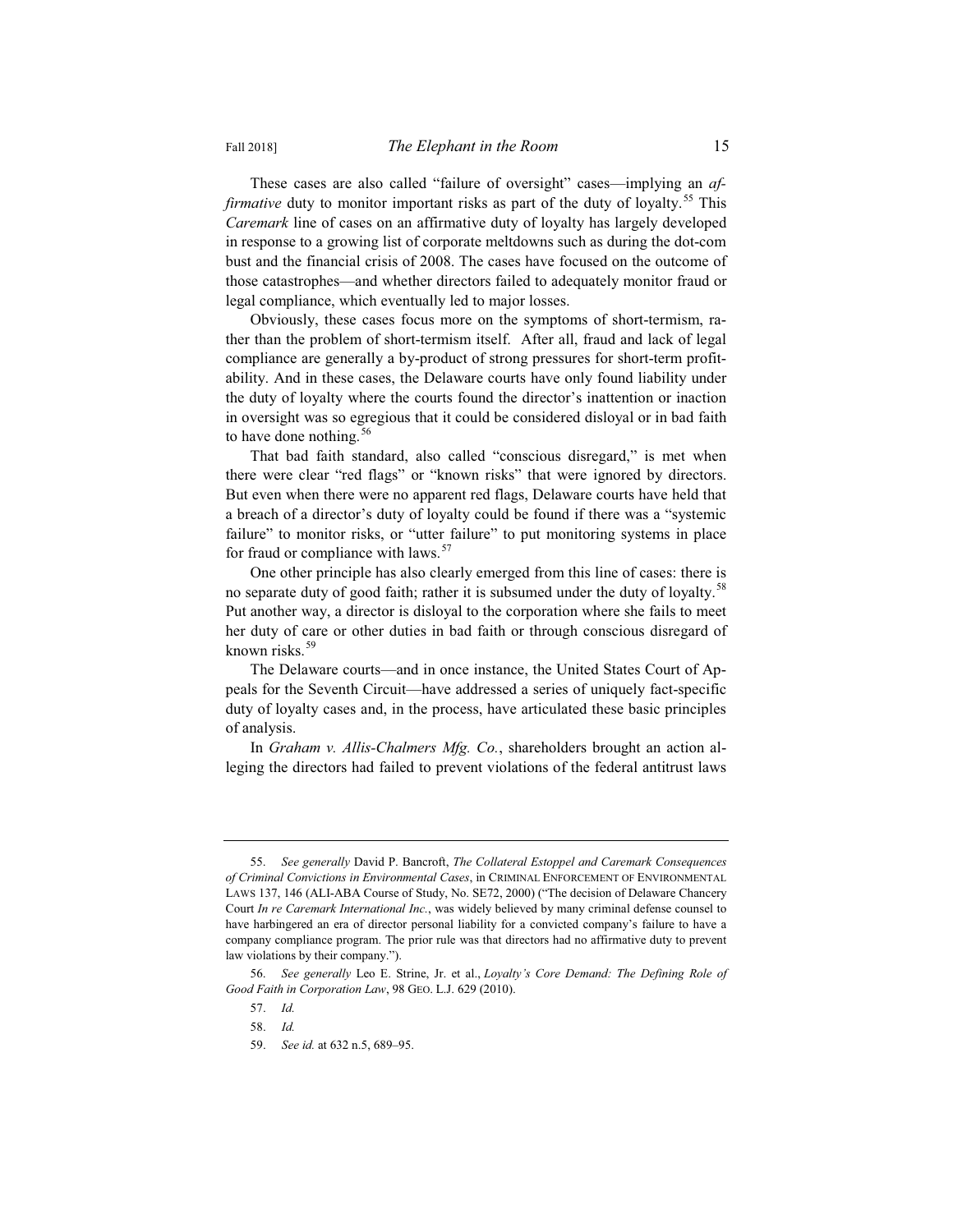by Allis-Chalmers employees.<sup>60</sup> The Delaware Supreme Court held that, "absent cause for suspicion, there is no duty upon directors to install and operate a corporate system of espionage to ferret out wrongdoing which they have no reason to suspect exists."<sup>61</sup>

In *Caremar*k, shareholders brought an action against the directors, claiming they should have known about violations of the federal anti-referral payment laws that prohibit health care providers from paying remuneration to induce Medicare or Medicaid referrals. The Chancery Court formulated the "systemic failure of oversight" standard to apply to the facts and dismissed the case for insufficient facts.<sup>62</sup>

In *Abbott Laboratories Derivative Shareholders Litigation*, shareholders brought an action against directors of the pharmaceutical company for lack of oversight after the FDA gave the company repeated warnings about a violation before finally hitting the company with huge fines.<sup>63</sup> The Seventh Circuit held that this exhibited the requisite "systematic failure" to address the FDA issue.<sup>64</sup>

In *Stone v. Ritter*, the Delaware Supreme Court affirmed dismissal of a shareholder complaint alleging the directors never took the necessary steps to ensure reasonable compliance with the federal Bank Secrecy Act relating to money laundering.<sup>65</sup> The plaintiffs could not establish enough particularized evidence of an utter failure to monitor in light of certain steps the company had taken to monitor activities prohibited by the Act.<sup>66</sup>

In *In Re Chemed Corporation Derivative Litigation*, shareholders argued that directors should have known about pervasive, open wrongdoing in the corporation just by virtue of their positions as members of a relevant corporate auditing committee that would have naturally gathered and shared information about the conduct. $67$  The Delaware District court rejected this allegation and distinguished this situation from *Abbott* because there the FDA itself put the

- 61. *Id.* at 130.
- 62. *In re* Caremark Int'l Inc. Derivative Litig., 698 A.2d 959 (Del. Ch. 1996).
- 63. *In re* Abbott Labs. Derivative S'holders Litig., 325 F.3d 795, 811 (7th Cir. 2003).
- 64. *Id*. at 809.
- 65. Stone *ex rel.* AmSouth Bancorporation v. Ritter, 911 A.2d 362 (Del. 2006).

<sup>60.</sup> Graham v. Allis-Chalmers Mfg. Co., 188 A.2d 125, 127 (Del. 1963) ("The complaint alleges actual knowledge on the part of the director defendants of the anti-trust conduct upon which the indictments were based or, in the alternative, knowledge of facts which should have put them on notice of such conduct.").

<sup>66.</sup> *Id.* at 373 ("Accordingly, we hold that the Court of Chancery properly applied *Caremark* and dismissed the plaintiffs' derivative complaint for failure to excuse demand by alleging particularized facts that created reason to doubt whether the directors had acted in good faith in exercising their oversight responsibilities.").

<sup>67.</sup> *In re* Chemed Corp., S'holder Derivative Litig., No. CV 13-1854-LPS-CJB, 2015 WL 9460118, at \*30 (D. Del. Dec. 23, 2015), report and recommendation adopted *sub nom*. KBC Asset Mgmt. NV v. McNamara, No. CV 13-1854-LPS-CJB, 2016 WL 2758256 (D. Del. May 12, 2016) ("In the absence of such particularized allegations (or something like them), the asserted pervasiveness and duration of the improper billing scheme does not strongly suggest the Board's bad faith intent or knowledge of the conduct.").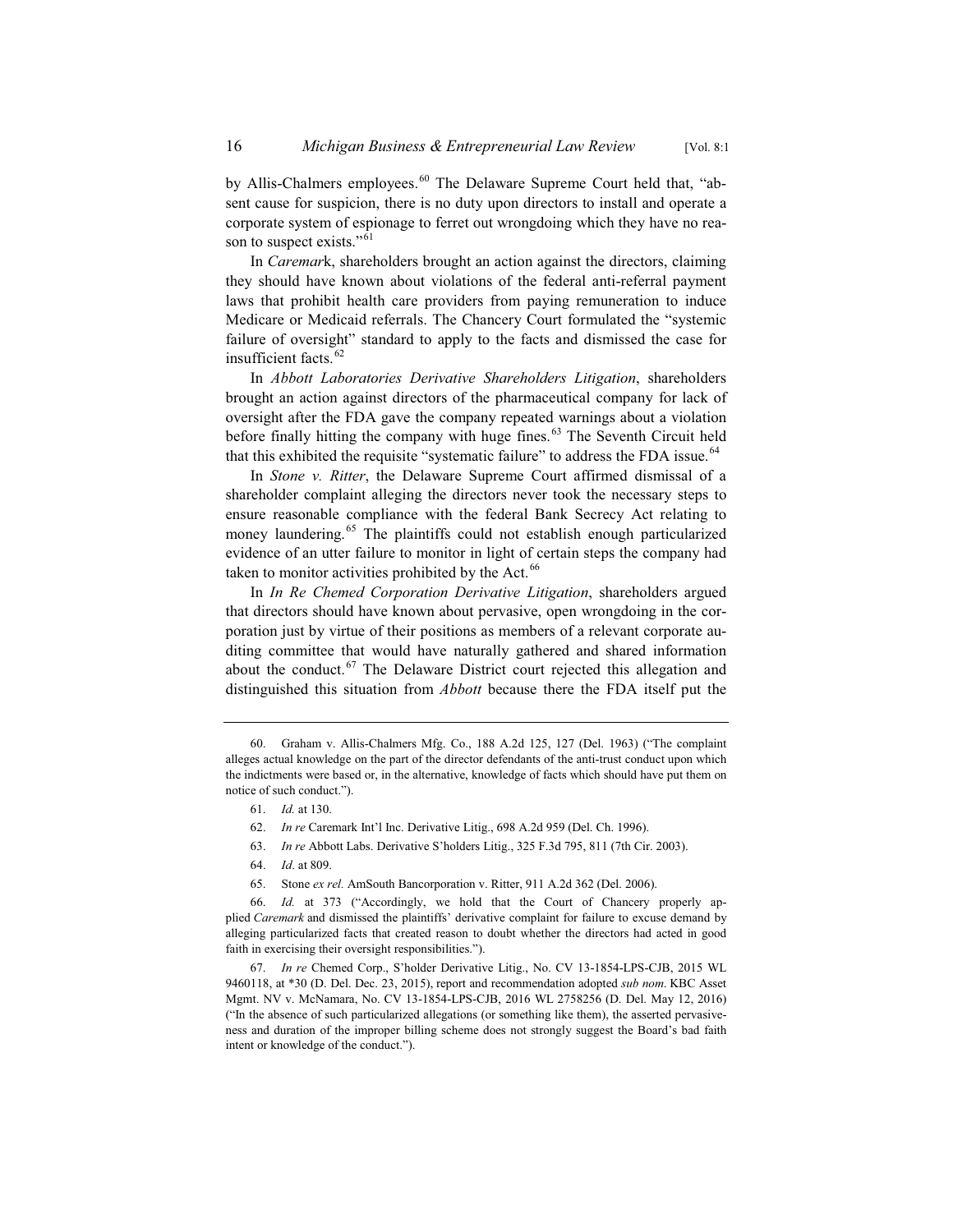Abbott board members on notice of corporate violations and required them to share the information.<sup>68</sup>

In *Citigroup Shareholder Derivative Litigation*, shareholders sued directors for failure to monitor "business risk," specifically exposure to subprime market loans.<sup>69</sup> Citing insufficient conclusory allegations seeking to link a large loss to flawed director oversight, the Chancery Court dismissed the case. The decision was critical of any attempts to second-guess decisions in hindsight and urged that any cause of action must focus on the particularized flaws in the "process" of decision-making instead.<sup>70</sup> So this case in no way foreclosed the possibility that a failure to adequately monitor business risk would be appropriate.

A recent article by Chief Justrice Strine in the GEORGETOWN LAW JOURNAL goes through a detailed analysis of the duty of loyalty line of cases with *Caremark* issues of oversight.<sup>71</sup> In that article, Chief Justice Strine and his co-authors refer to two types of monitoring or oversight cases: one where an actual decision was made and a second where there was merely unconscious inattention given to the problem and no decision was made.<sup>72</sup> In the first context, there can either be cases where there were "yellow or red flags" or those where there were no such warnings. $73$ 

Several quotations from this article by Strine and his co-authors make clear that the Delaware courts are very actively looking at developing this law:

x ". . .in *In re Caremark International Inc. Derivative Litigation*, Chancellor Allen underscored the importance of good faith by sending the message that a director's duty of loyalty extended to the increasingly important context of monitoring."<sup>74</sup>

71. Strine, *supra* note 56, at 629.

<sup>68.</sup> *Id.* at \*34 ("With regard to this assertion, the Court does not doubt that the magnitude and duration of alleged misconduct can be a *factor* that bears on whether it can be reasonably inferred that board members knew of that misconduct. But in *Abbott Labs,* (as set out above) and in the other three cited cases, the alleged facts conveyed a much stronger picture of direct board knowledge of misconduct than what is contained in the Plaintiffs' Complaint. It is those stronger facts regarding director knowledge, not present here, that appears to have made the difference in those cases as to the issue of demand futility.").

<sup>69.</sup> *In re* Citigroup Inc. S'holder Derivative Litig., 964 A.2d 106 (Del. Ch. 2009).

<sup>70.</sup> *Id.* at 126 ("To the extent the Court allows shareholder plaintiffs to succeed on a theory that a director is liable for a failure to monitor business risk, the Court risks undermining the well settled policy of Delaware law by inviting Courts to perform a hindsight evaluation of the reasonableness or prudence of directors' business decisions.").

<sup>72.</sup> *Id.* at 695 ("Put simply, there is nothing new about recognizing that a conscious failure to make a good faith effort to comply with the required duty of care is categorically distinct from a mere failure to fulfill that duty in a specific circumstance.").

<sup>73.</sup> *Id.* at 686 ("In the context where disinterested directors made a specific decision regarding monitoring—such as how to follow up on yellow or red flags suggesting law-compliance problems—the focus of the loyalty prong of the business judgment rule inquiry was on whether the directors had undertaken a good faith effort to make a reasoned decision in the interest of the corporation.").

<sup>74.</sup> *Id.* at 685.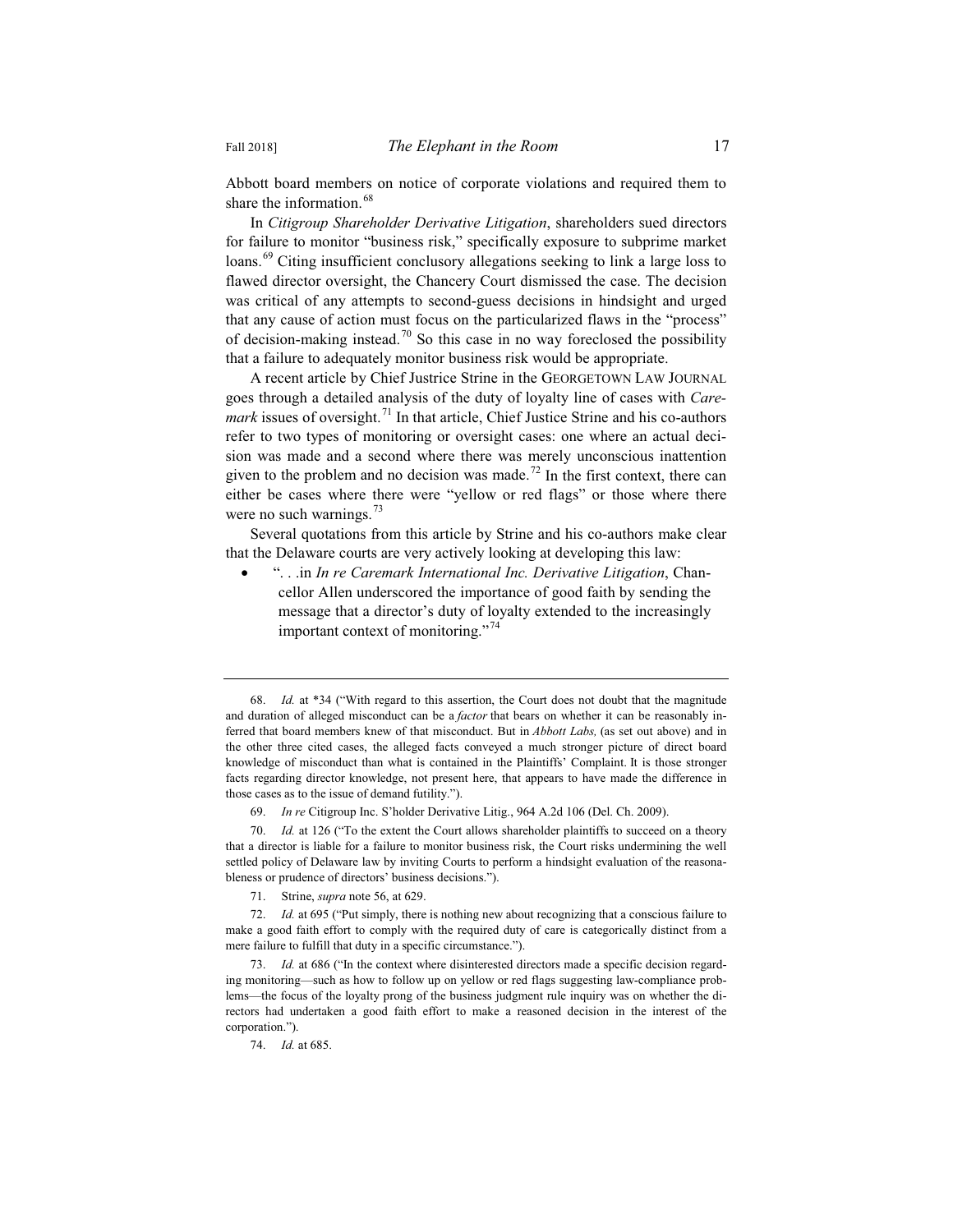- "As he [Chancellor Allen] conceptualized it, directors could be subject to liability for failing to monitor the ongoing operations of the corporation—or, in chancellor Allen's alternative words, "to exercise appropriate attention" in two contexts.  $\ldots$ <sup>75</sup>
- "In the first [context] the board may have made a specific decision about a matter. In that case, the business judgment rule applied."<sup>76</sup>
- "In the [first] context where disinterested directors made a specific decision regarding monitoring—*such as how to follow up on yellow or red flags suggesting law-*compliance problems—the focus of the loyalty prong of this business judgment rule inquiry was on whether the directors had undertaken a good faith effort to make a reasoned decision in the interest of the corporation."<sup>77</sup>
- "The other [second] related context in which the board could face liability for failure to monitor involved a claim regarding what Chancellor Allen called the board's 'unconsidered inaction' . . . 'Chancellor Allen famously addressed that context by holding that directors had a duty to assure that a corporate information gathering and reporting system [] exists which represents a good faith attempt to provide senior management and the Board with information respecting material acts, events, or conditions within the corporation, including compliance with applicable statutes and regulations.<sup>78</sup>

But, as Strine noted, to avoid disincentivizing directors serving for fear they would be blamed for lack of oversight and monitoring of a corporate catastrophe, *Caremark* held that:

"Only a sustained or systematic failure of the board to exercise oversight—such as an utter failure to attempt to assure a reasonable information and reporting system exists—will establish the lack of good faith that is a necessary condition to liability."<sup>79</sup>

In light of the highly cautious approach taken to these cases, there is an open question whether Delaware courts would impose a duty of loyalty that insists upon systematic long-term strategic planning and accompanying assessments of long-term consequences (both benefits and risks).

On the other hand, failure to proactively insist on long-term strategic plans and risk assessment goes to the *very core* of what a director is supposed to be doing. She is supposed to act in the best interests of the shareholders by maximizing long-term profitability and wealth creation. Her duty of loyalty is to act in good faith in the best interest of the shareholders. It approaches riverboat gam-

<sup>75.</sup> *Id.* (quoting *In re* Caremark Int'l Inc. Derivative Litig., 698 A.2d 959, 967 (Del. Ch. 1996)).

<sup>76.</sup> *Id.*

<sup>77.</sup> *Id.* at 686.

<sup>78.</sup> *Id.* (quoting *In re* Caremark*,* 698 A.2d at 968–69).

<sup>79.</sup> *In re* Caremark*,* 698 A.2d at 971.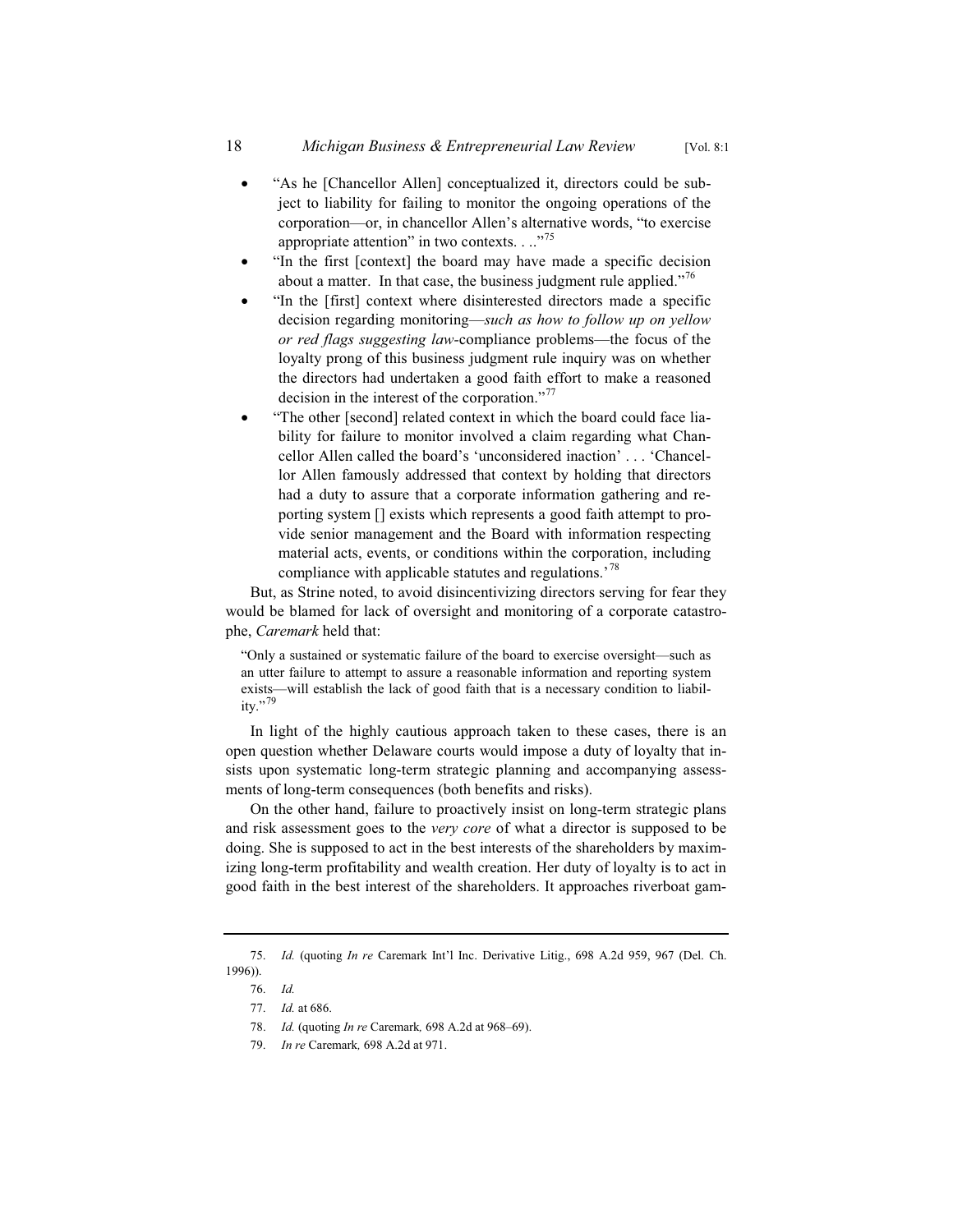bling to press for profits in the short-term when the long-term risks inherent in such a decision are not even considered seriously in the analysis.<sup>80</sup> It truly would be a systemic failure to fail to attempt to assure that a reasonable longterm information reporting system exists. And if there are any "yellow flags" or "red flags" about long-term risks, that would only heighten the director's obligation to monitor.

Any reasonable director should be aware of the known risks of failure to engage in long-term planning or assessment of long-term consequences. Indeed, one can argue that it is much easier to prove conscious disregard and breach of loyalty by a director for not assessing long-term consequences in good faith than it is in the fraud-monitoring cases in the earlier *Caremark* line of oversight cases where the problem was often hidden. This is particularly true if: Much of the value of the corporation is tied up in future value, there is little in the way of research and development, the directors are approving a large compensation package for a CEO based on short-term profitability criteria, or there is no long-term strategic plan or assessment of long-term risks related to decisions made to create short-term profitability. In other words, the whole decision-making process is systemically biased toward short-term thinking, and there is no offsetting strategic analysis of what is given up in the long-term.

On a principled basis, imposing liability in this fact situation would not penalize a good director. Every industry has a known set of at least four or five major risks. $81$  It is essential to have a coherent long-term strategy for investment that deals with risks and opportunities if long-term value maximization particularly future value—is to occur. It is unfortunately the line of least resistance to grab short-term profits at the expense of the long-term for the company. The symptoms of short-termism, such as the very internal fraud and lack of legal compliance that were featured in the *Caremark* line of cases, should diminish substantially if long-term assessment of consequences is in place.

#### III. WHY EXTENSION OF THE DUTY OF LOYALTY TO INSISTENCE ON LONG-TERM ANALYSIS SHOULD NOT BE A JUDICIAL OVERREACH

Delaware courts could impose a duty of loyalty on directors to deal with the short-termism problem. The question is whether they will let the directors off the hook, out of deference to the long-standing BJR. $^{82}$ 

Short-termism refers to a process of decision-making that concretely fails to weigh long-term consequences (good or bad).<sup>83</sup> There are several reasons why

<sup>80.</sup> One only need look at the subprime mortgage profits fiasco to see this problem. *See The 2008 Financial Crisis*, *supra* note 14.

<sup>81.</sup> Industries can easily have dozens or hundreds of major risks, but for the sake of planning it should be limited to only reasonably foreseeable risks.

<sup>82.</sup> *See* Johnson, *supra* note 47.

<sup>83.</sup> Emeka Duruigbo, *Tackling Shareholder Short-Termism and Managerial Myopia*, 100 KY. L.J. 531, 531 (2012) ("Short-termism denotes the phenomenon by which some corporate managers, responding to pressure from investors or acting to bolster their own position, advert their at-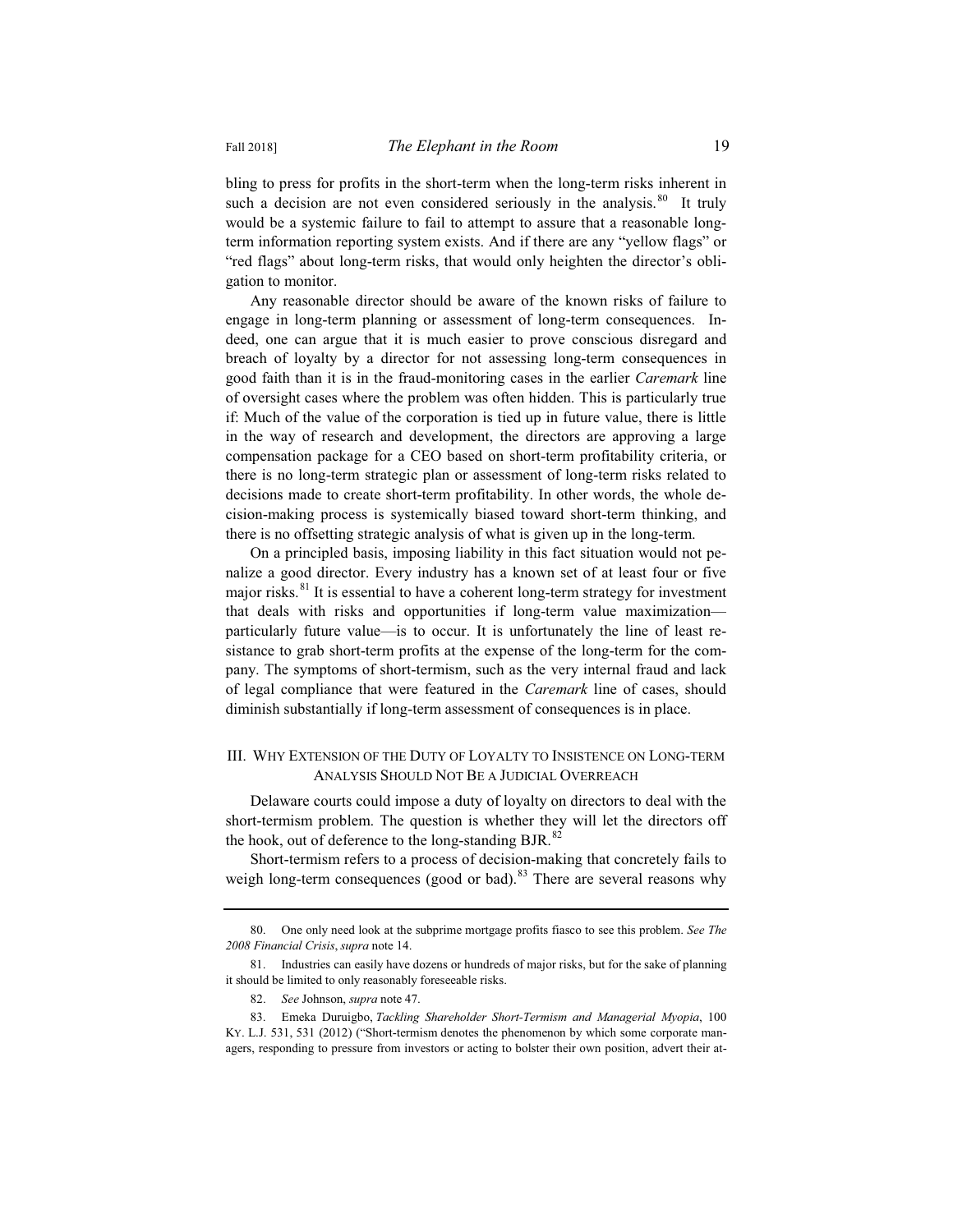Delaware courts could expand their previous precedent to hold directors accountable for a short-term bias that ignores long-term consequences, despite the presumption of the BJR.

First, short-termism is a logically and inherently flawed decision-making process *if there is no systematic assessment of long-term consequences* (good or bad). In balancing benefits and risks—the failure to include vital risks (and benefits) creates inherent bias—no matter how well meaning the directors may be. When those decisions involve lots of other people's money, that is a big problem.

Second, a mere Delaware court-imposed guideline insisting on systematic long-term assessment in connection with major investment decisions does not trigger the traditional reasons that Delaware courts use to justify BJR restrictions on liability. Imposing a duty to monitor long-term consequences as part of the decision-making process in no way is "second-guessing" the judgments that come out of that process.<sup>84</sup> A director may still make a short-termoriented profit decision, but at least he is not ill-informed when he makes that decision. There is no conclusion that a loss occurred and therefore the process must be flawed.<sup>85</sup> The only way a causal connection can be established for liability is if there was a systematic failure—as there appears to be in most U.S. corporations—to even have a long-term strategy or assessment. Nor would there be a chilling effect on people interested in serving on corporate boards. Insisting on a long-term assessment as part of overall corporate decisions should make a rational director more comfortable, not less so. $86$  And indeed the presence of a protocol for long-term strategy and assessment can inoculate that director from liability. Finally, it does not impose "best practices" on directors. Establishing a duty to monitor long-term consequences as part of a decision-making process is

85. *Id.*

tention and exert their energies to achieving short-term profitability, virtually eschewing longerterm considerations."); Kenneth McNeil & Richard Miller, *The Profitability of Consumer Protection: Warranty Policy in the Auto Industry*, 25 ADMIN. SCI. Q. 407, 407–427 (Sept., 1980) (The National Science Foundation funded this study of the auto industry while Japanese automobile manufacturers were dramatically increasing their market share in the U.S. market. Through market surveys, the study documents how short-term bias in accounting systems blinded American auto manufacturers to the long-term risks of destroying customer loyalty over time through product defects and poor repair service—a blindness that could easily have been cured by systemic long-term risk assessment and monitoring tools).

<sup>84.</sup> A. Christine Hurt, *The Duty to Manage Risk*, 39 J. CORP. L. 253, 257 (2014) ("Courts will look not at the substance of decisions, but to whether boards were rational in their decisionmaking processes."). *See also* Claire A. Hill & Brett H. McDonnell, *Reconsidering Board Oversight Duties After the Financial Crisis*, 2013 U. ILL. L. REV. 859, 862 (2013) ("Chancellor Chandler was clearly quite reluctant to recognize a duty to monitor general business risk, fearing that such a duty would lead to judicial second-guessing of board decisions, precisely the sort of second-guessing that the business judgment rule is meant to block.").

<sup>86.</sup> *See generally* Margaret M. Blair & Lynn A. Stout, *Trust, Trustworthiness, and the Behavioral Foundations of Corporate Law,* 149 U. PA. L. REV. 1735, 1737–38 n.3 (2001) (reviewing and summarizing citations to rational corporate director theory and economic behavior).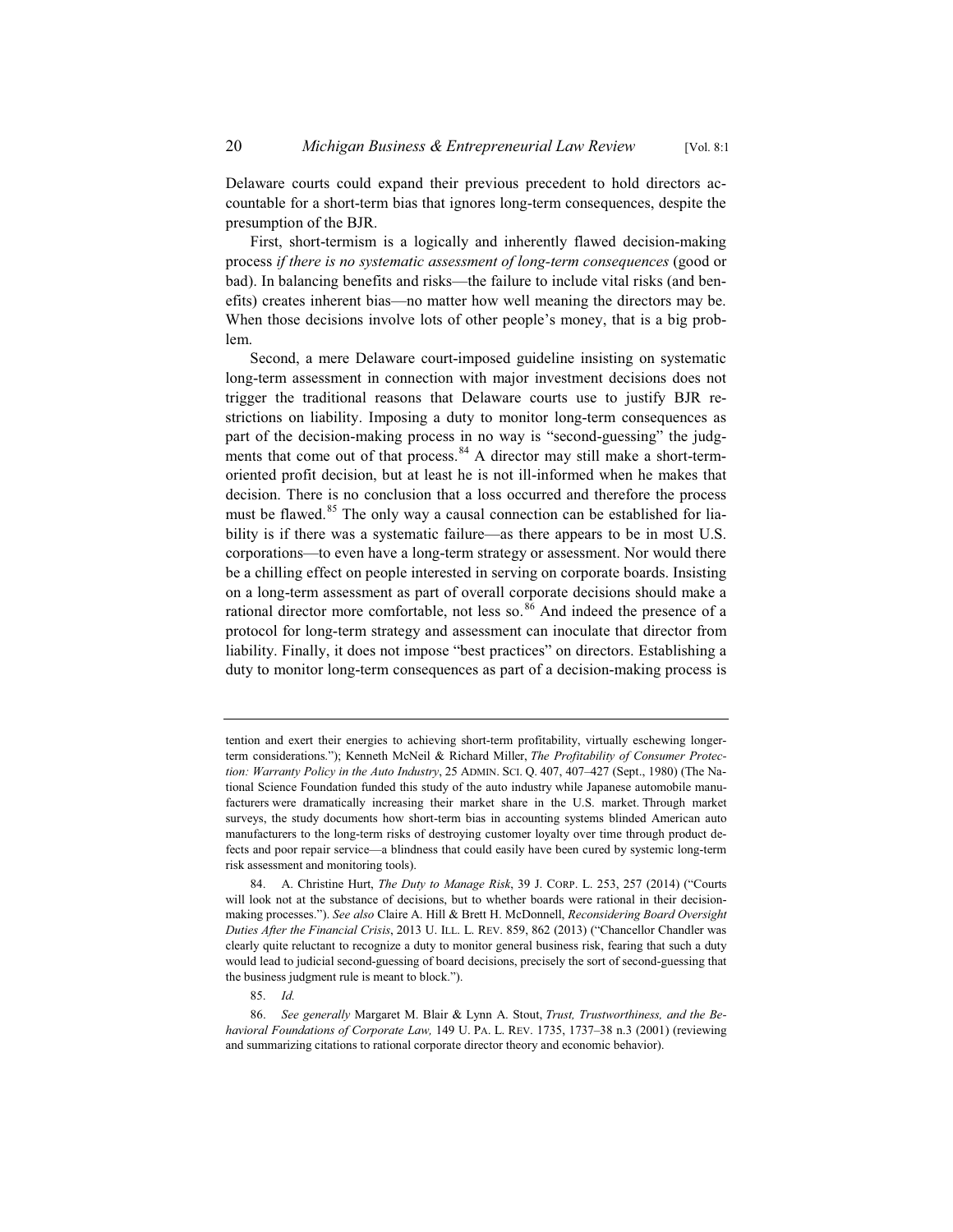not a matter of best practices. $87$  This duty is merely to insist on some systematic assessment. That is different from the current situation, where there is often *no* systematic assessment of long-term consequences; and there is conduct totally incompatible with long-term durable wealth creation and value maximization for the shareholder.

Third, merely hiring "disinterested directors" does not obviate a duty to monitor long-term consequences as part of a decision-making process. In the past, Delaware courts have looked to independent directors as more rational and less biased. But even disinterested directors will make flawed decisions without adequate information on long-term, as well as short-term, considerations that affect long-term wealth of the corporation.

Fourth, Delaware courts have already crossed the bridge of imposing "proactive" duties on directors. The old prohibitions on "fraud and conflict of interest" are negative constraints. But courts have made clear that director obligations also require "positive" or "proactive" steps by directors, such as in monitoring and assessing information.

Even if Delaware courts insisted on tying this duty more closely to existing law on "duty to monitor," the assessment of long-term consequences appear to fall squarely within that scope of liability found for those cases involving red flags or ignoring known risks; or systemic (meaning repeated and complete) failure to monitor compliance with laws. Failure to do any long-term strategic assessment on an ongoing basis clearly would be a red flag or a known risk in today's world. And total failure to do long-term planning appears to be a systemic failure. Following this logic, a principled analysis for imposing a strategic duty to look at long-term consequences could look something like the following:

If a reasonable process for developing that long-term strategy and assessment (or "means") is *totally missing* from a particular corporate decision where that information would be material and relevant to a major decision, then a plaintiff should be allowed to survive a motion to dismiss if:

- (1) Plaintiff can show that a reasonable strategic plan and assessment metrics were not in place to address those long-term consequences when the flawed decision was actually made that led to major losses;
- (2) If they had been in place, that important material and relevant information would have been available to issue strong red flag warnings; and
- (3) If those red flags had been raised, no decision could have reasonably been made that would have resulted in the losses without bad faith or conscious disregard of the duty of loyalty's obligation to engage in a systematic assessment of long-term strategy.

<sup>87.</sup> William W. Bratton, Lyondell*: A Note of Approbation*, 55 N.Y.L. SCH. L. REV. 561, 562 (2011) (describing the difficulty of imposing best practice liability on corporate decision-making).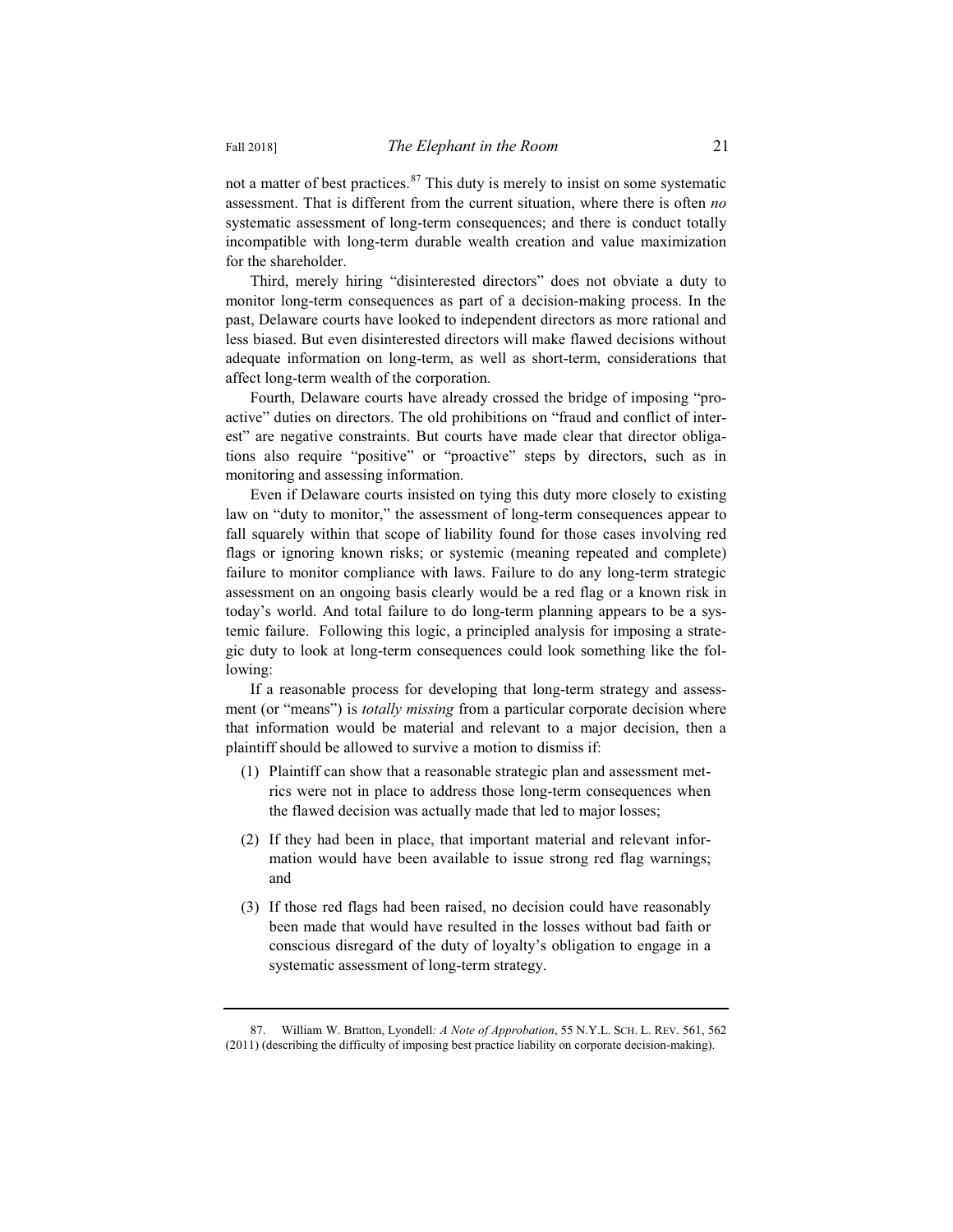With this type of "principled analysis" test, it should benefit a company to have long-term strategic plans in place, because the director could protect herself by easily justifying that:

- (1) A long-term strategic plan and assessment systems were in place that addressed the known risks of a decision that, in hindsight, turned out to be bad and created losses;
- (2) The board had the benefit of that long-term thinking about "consequences" that had gone into those plans before making that decision; and
- (3) A good faith "process" set up by the board therefore inoculates it against any liability for later loss in a way that restores balance to a reasonable process while protecting the director from liability for a bad decision.

If boards of directors do not insist on longer-term strategic plans and related assessment monitoring, and the inherent business risks were not analyzed in terms of such a long-term strategy and assessment, then:

- (1) The plaintiff could plead the three steps above with particularly; and
- (2) The BJR rule should not protect directors from liability for making such decisions about other people's money where the decision was made strictly in light of short-term risks and benefits, with no consideration of offsetting strategies for maximizing longer-term benefits and minimizing longer-term risks, and that process (if it had been in place) would likely have made a difference in the decision made.

Nevertheless, whatever option is selected, something needs to be done. It will take a carefully pled case for the Delaware courts to fill the gap between what they have said is the goal of director decision-making—and the actual duties of directors under the BJR.

But once the gap is filled, corporate counsel will automatically push boards to plan for the long-term, driving sustainable value creation and making shareholder-company engagements much more effective.<sup>88</sup> All indications are that—

<sup>88.</sup> For example, depending on the industry, such a plan may include processes for:

 $\bullet$  strategic and scenario planning 5 to 15 years into the future;

<sup>•</sup> setting 5- to 10-year strategic goals and targets;

 $\bullet$  assessing risk to the current business model 5 to 15 years into future;

x long-term incentive compensation plan goals and pay for performance aligned with 5-year or longer goals;

<sup>•</sup> research and development and innovation reporting on realizing future value;

<sup>•</sup> reporting on relative research and development investment compared to peers;

<sup>•</sup> measuring and reporting on capital efficiency (such as return on equity or return on invested capital) over 10 years;

 $\bullet$  measuring and reporting future value;

<sup>•</sup> reporting on CEO and named officer succession planning aligned to strategy for the next 10 years;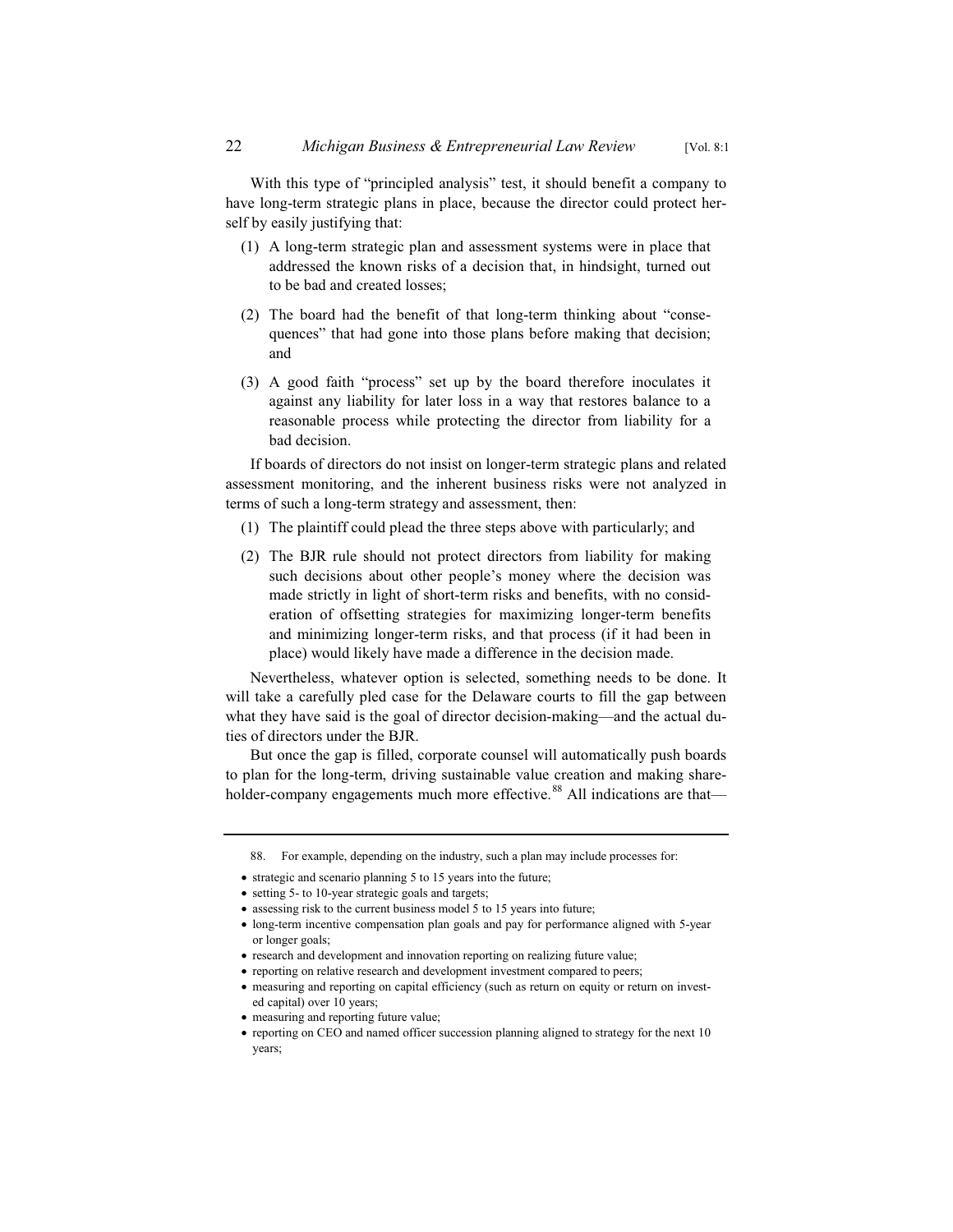when a truly respected long-term investor with a creative lawsuit arrives— Delaware courts would be eager to use it to frame policy to achieve the very goals Chief Justice Strine describes: building long-term, durable wealth and aligning corporations with overall goals for societal economic prosperity.

#### IV. THE MAJOR CONSEQUENCES OF FAILING TO FILL THIS GAP IN THE LAW

This question of controlling direct decision-making to protect long-term shareholder interests is not academic. Indeed, the real economic stakes of solving this problem grow ever more enormous, and the impact is increasingly global.

The impact of short-termism can be disastrous, whether seen from the perspective of a liberal or conservative economist. For example, a Credit Suisse report shows that that one percent of the world's population owns half the world's wealth, and the disparity is increasing.<sup>89</sup> In the United States, the wealthiest one percent have seen their share increase to nearly a quarter of all the country's wealth, while the poorest have less than five percent.  $90$ 

Edward Conard, founding partner of Bain capital and a conservative economic writer, justifies this inequality and related tax breaks for the rich on a key predicate<sup>91</sup>: This wealth and tax breaks foster innovation—research and development. That, in turn, creates jobs and economic growth, which creates a multiplier effect where more people with more jobs get trained in better skills. Therefore, he reasons, everyone benefits.

Yet, Credit Suisse research and other data show that such innovation is not happening in the top 1500 corporations. Research and development investments seem confined to only about 100 of the top  $1500$ .<sup>92</sup> Indeed, research done at the International Monetary Fund indicates that high levels of persistent income inequality are associated with reduced economic growth, macroeconomic instability, concentrated political and decision-making power, suboptimal use of human resources, political and economic instability, and increased crisis risk.<sup>93</sup> If any of this is true, Conard's logic falls on its face.

<sup>•</sup> the CEO role profile defined relative to 10- to 20-year strategy; and

<sup>•</sup> assessing talent with potential for C-Suite leadership in 10 to 15 years.

<sup>89.</sup> Rupert Neate, *Richest 1% Own Half the World's Wealth, Study Finds,* GUARDIAN (Nov. 14, 2017), https://www.theguardian.com/inequality/2017/nov/14/worlds-richest-wealth-creditsuisse.

<sup>90.</sup> *Id.*

<sup>91.</sup> *See generally* EDWARD CONARD, THE UPSIDE OF INEQUALITY: HOW GOOD INTENTION UNDERMINES THE MIDDLE CLASS (Penguin Random House ed., 2016).

<sup>92.</sup> Neate, *supra* note 89.

<sup>93.</sup> INT'L MONETARY FUND, CAUSES AND CONSEQUENCES OF INCOME INEQUALITY: A GLOBAL PERSPECTIVE 7 (2013), https://www.imf.org/external/pubs/ft/sdn/2015/sdn1513.pdf ("If the income share of the top 20 percent increases by one percentage point, GDP growth is actually 0.08 percentage point *lower* in the following five years, suggesting that the benefits do not trickle down. Instead, a similar increase in the income share of the bottom 20 percent (the poor) is associated with 0.38 percentage point *higher* growth.") (original emphasis).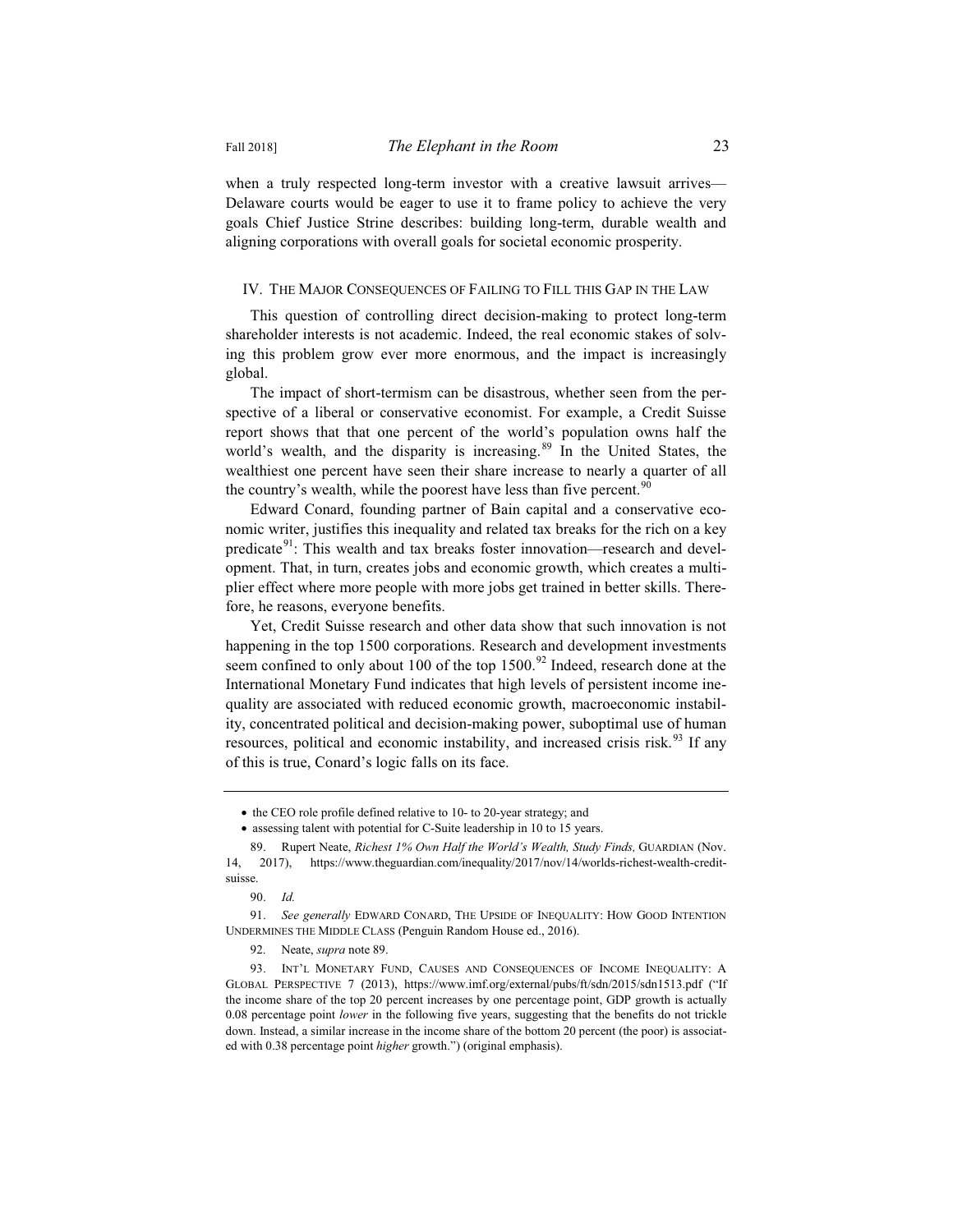In this light, it is no surprise that Chief Justice Strine is strident about these issues of control of corporate decision-making for societal growth and wellbeing. One need look no further than how Strine reinforces his concerns in a pair of very recent law review articles from Yale and Harvard:

Most Americans have become "forced capitalists" who must – by virtue of government tax and retirement policies – give over a large portion of their wealth to the stock market to fund their retirements and their children's educations. As a result, the actual human beings whose capital is invested by these intermediaries do not directly vote on who sits on corporate boards, do not have the option to buy and sell the securities of particular companies in their 401(k) programs, and retain only very limited rights of exit from the market without facing expropriatory levels of taxation.<sup>94</sup>

[T]he leading corporate law in the United States, that of Delaware, requires corporate directors to manage the corporation in the best interests of the corporation's stockholders. . . . This, of course, does not mean that the board must always bend to the whims of any momentary stockholder majority, but it does mean that the directors must govern the corporation so as to generate the most sustainable profitability for the corporation's equity owners. . . . Under that structure, only stockholders are entitled to elect directors, vote on important transactions, sue to enforce fiduciary duties, and exercise other statutory rights. Put simply, they are the only constituency given power over the board.<sup>95</sup>

Strine's call here is clear and to the point: pension funds that represent these millions of beneficiaries should step up and exercise their responsibilities.<sup>96</sup> And a key way to do so is by helping Delaware courts develop the rules of the road for a new world where long-term consequences will rule the day, whether corporations plan for it or not.

#### V. SUPPLEMENTING LONG-TERM INVESTORS' TRADITIONAL REFORM STRATEGIES USING THE DELAWARE BOOKS AND RECORDS STATUTE.

Investors are not confined to just filing a lawsuit in Delaware courts to frame legal issues for reform in the process of corporate decision-making to conform to long-term goals rather than extreme short-termism. It is not uncommon for a Delaware Court to order that a shareholder be allowed to inspect books and records under Delaware General Corporation Law § 220 to investi-

<sup>94.</sup> Strine, *supra* note 13, at 444.

<sup>95.</sup> *Id.* at 440–41.

<sup>96.</sup> *Id.* at 443–44 ("Most of the stock of American public corporations is no longer owned directly by human beings but is instead owned by institutional investors such as mutual or pension funds.") (citation omitted).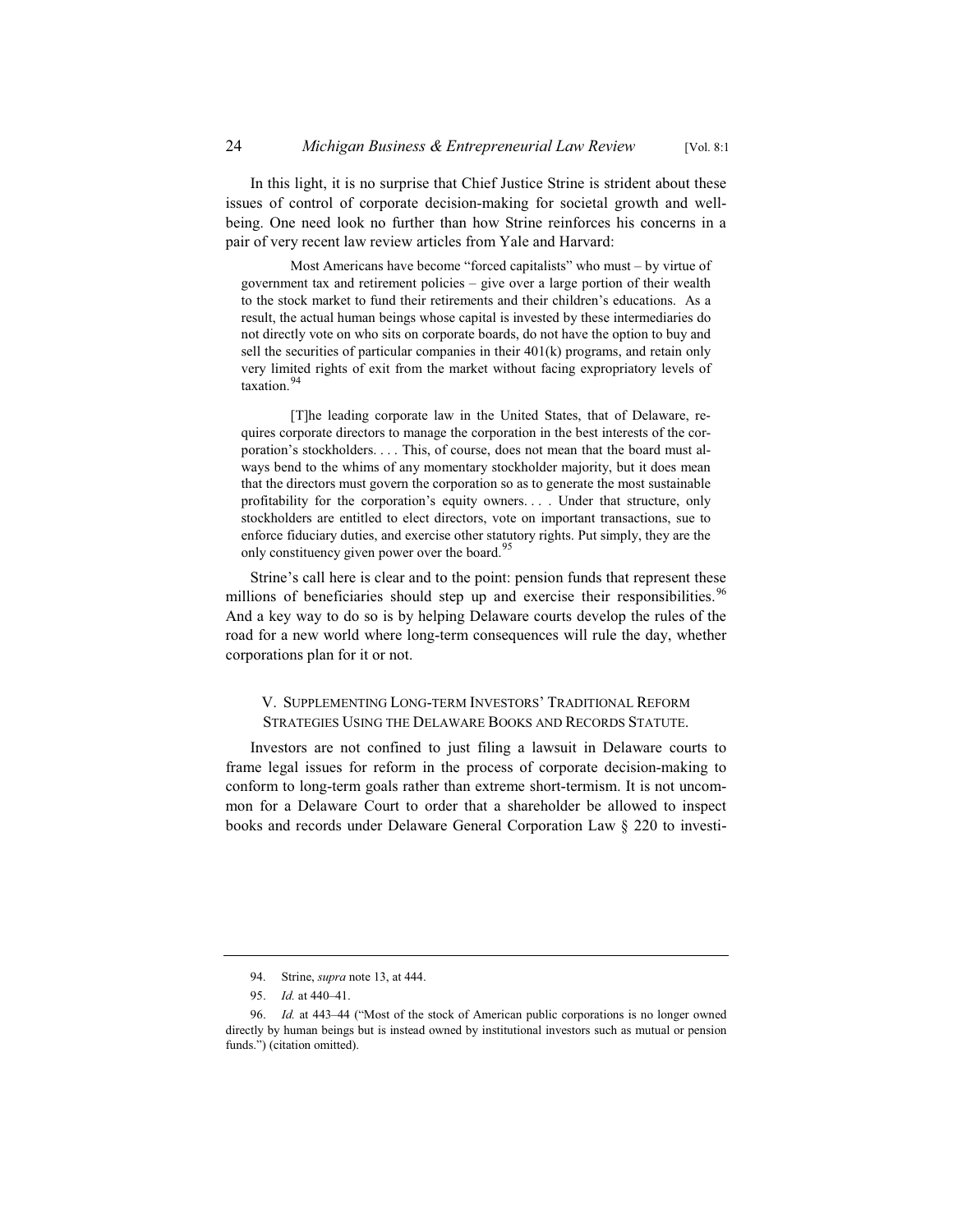gate and evaluate wrongful conduct.<sup>97</sup> The text of  $\S$  220 spells out this procedure.<sup>98</sup>

A long-term investor's use of the Delaware statute on books and records inspections can accomplish two goals at the same time. First, it can enable access to detailed internal company documents necessary to investigate just how much monitoring and assessment is being done, as part of determining whether directors have ignored their duty to assess long-term consequences. Second, it provides a potential "disclosure" remedy producing more transparency on what exactly is going on, allowing efforts at cooperative engagement to be more meaningful.

Some of the types of purposes for which the books and records can be directed are spelled out in a recent Delaware case: *Louisiana Municipal Police Employees Retirement System v. Morgan Stanley.*<sup>99</sup> In that case, a pension fund ("LAMPERS") sought to inspect the books and records of Morgan Stanley to determine whether the appropriate legal strategy had been taken "arising out of the company's involvement with auction rate securities."<sup>100</sup> The court granted the inspection except for information that was not reasonably required. Further, the court cited a treatise $101$  and quoted a number of independent grounds for the requisite statutory showing of "proper purpose."<sup>102</sup>

102. *Id.* (citing WELCH ET AL., *supra* note 97, at GCL–VII–202–206). These grounds include a shareholder's desire to:

• investigate allegedly improper transactions or mismanagement;

- clarify an unexplained discrepancy in the corporation's financial statements regarding assets;
- investigate the possibility of an improper transfer of assets out of the corporation;
- ascertain the value of stock;
- aid in litigation instituted to contact other stockholders regarding litigation and invite their association in the case;
- x inform fellow shareholders of one's view concerning the wisdom or fairness, from the point of view of the shareholders, of a proposed recapitalization and encourage fellow shareholders to seek appraisal;
- x discuss corporate finances and management's inadequacies and then, depending on the responses, determine stockholder sentiment for either a change in management or a sale pursuant to a tender offer;
- inquire into the independence, good faith, and due care of a special committee formed to consider a demand to institute derivative litigation;
- communicate with other stockholders regarding a tender offer;
- x communicate with other stockholders in order to effectuate changes in management policies;

<sup>97.</sup> *See* 1 EDWARD P. WELCH ET AL., FOLK ON THE DELAWARE GENERAL CORPORATION LAW § 220.6.3, at GCL–VII–202–209 (5th ed. 2010 Supp.) (internal footnotes omitted), *quoted in* City of Westland Police & Fire Ret. Sys. v. Axcelis Techs., Inc., 1 A.3d 281, 289 n.30 (Del.2010).

<sup>98.</sup> DEL. CODE ANN. tit. 8, § 220 (West 2010).

<sup>99.</sup> La. Mun. Police Emp.'s Ret. Sys. v. Morgan Stanley & Co. Inc., No. C.A. 5682-VCL, 2011 WL 773316, at \*6 (Del. Ch. Mar. 4, 2011).

<sup>100.</sup> *Id.* at \*2.

<sup>101.</sup> *Id.* at \*6 (citing WELCH ET AL., *supra* note 97, at GCL–VII–202–206).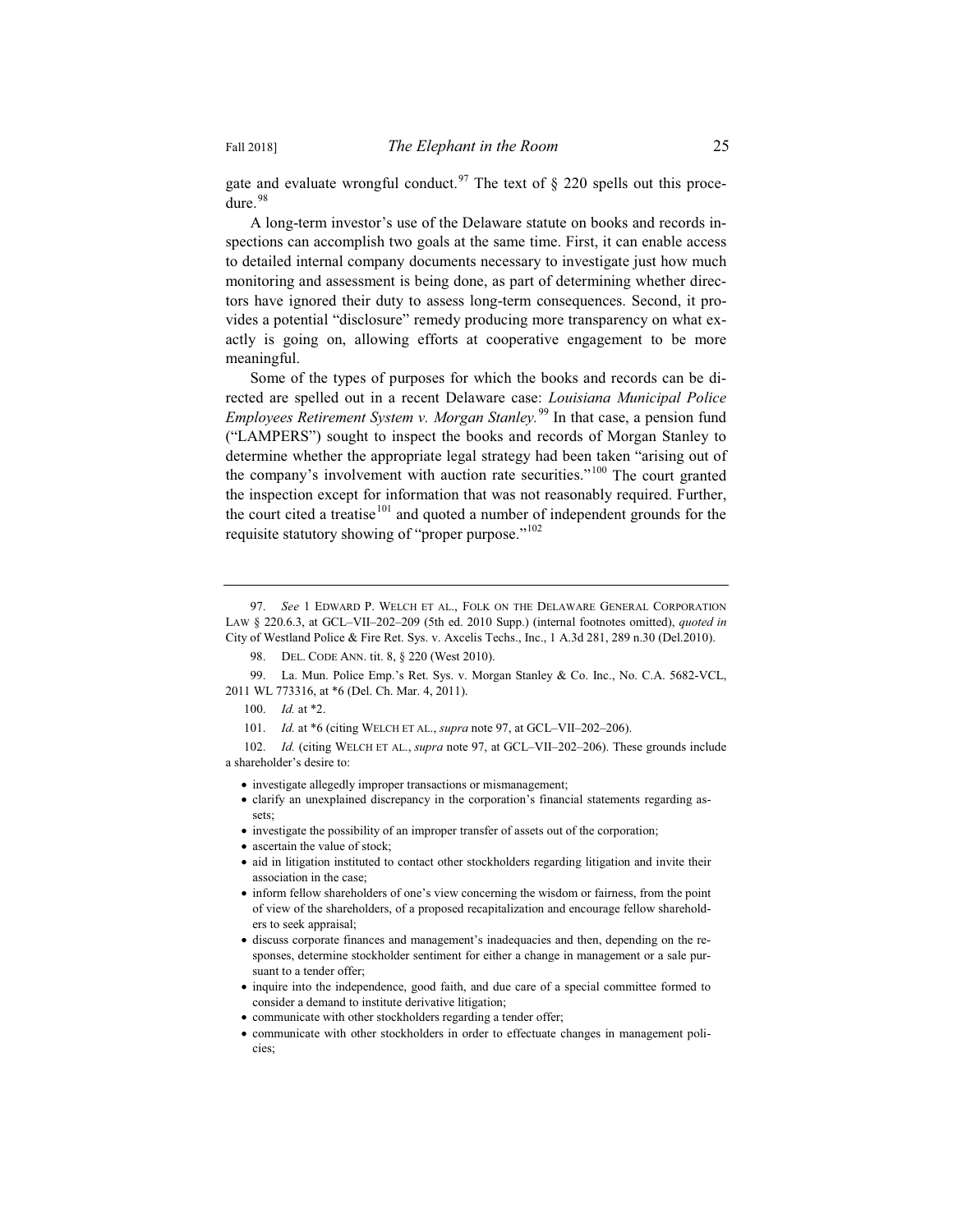Indeed, Delaware courts encourage plaintiff-shareholders to use this procedure when considering derivative litigation. Records inspections can help the shareholder plead facts with enough particularity to overcome the shareholder derivative futility requirement.

In *Amalgamated Bank v. Yahoo!*, the plaintiff-shareholders' initial complaint based on Yahoo!'s questionable executive compensation decisions failed.<sup>103</sup> They then used  $\S$  220 to obtain books and records necessary to file an amended complaint.<sup>104</sup> The information the shareholders obtained from that request helped their complaint survive dismissal in a case that was factually—and procedurally—similar to the famous *Disney* case regarding Michael Ovitz's executive compensation package.

Given the Delaware judiciary's consistent statements about the need to address short-term forces in the corporate governance system, a corporation's lack of reasonable reporting on durable long-term business planning and risk management practices should be a proper purpose for gaining access to related company books and records. Decisions on company refusals to allow books and records demands would provide an avenue for Delaware courts to clarify corresponding director duties.

#### **CONCLUSION**

The short-termism problem and its consequences are systemic. For example, funding at some public pension funds is under 50 percent of liabilities.<sup>105</sup> While the causes of such underfunding are multifaceted, the situation is unsus-

- investigate the stockholder's possible entitlement to oversubscription privileges in connection with a rights offering;
- determine an individual's suitability to serve as a director;
- x obtain names and addresses of stockholders for a contemplated proxy solicitation; or
- x obtain particularized facts needed to adequately allege demand futility after the corporation has admitted engaging in backdating stock options.

103. Amalgamated Bank v. Yahoo! Inc., 132 A.3d 752, 777 (Del. Ch. 2016) ("The trustee for an index fund has analogous authority. In this case, Amalgamated even provided decisions by this court recognizing its authority to make Section 220 demands on behalf of funds for which it served as trustee. Amalgamated satisfied the form and manner requirements . . . . Amalgamated's Demand described the purposes for the inspection as follows: Amalgamated is making this Demand to: (1) investigate Yahoo's payment of what appears to be excessive compensation to Yahoo's former Chief Operating Officer ("COO"), Henrique de Castro ("Mr. de Castro"); (2) assess the independence of the non-management members of Yahoo's Board, including the members of the Compensation and Leadership Development Committee (the "Compensation Committee"), who would have approved any compensation paid to Mr. de Castro; and (3) investigate the circumstances surrounding Mr. de Castro's departure from the Company.").

104. *Id.* at 799.

105. According to the Pew Charitable Trusts, aggregate funded ratios of state public pension plans dropped to 72 percent in 2015 from 75 percent in 2014. Funded ratios ranged from 37 percent in New Jersey to 104 percent in South Dakota. Greg Mennis, *Measuring the Fiscal Health of State Pension Plans*, PEW CHARITABLE TRS. (July 19, 2017), http://www.pewtrusts.org/en/research-andanalysis/analysis/2017/07/19/measuring-the-fiscal-health-of-state-pension-plans.